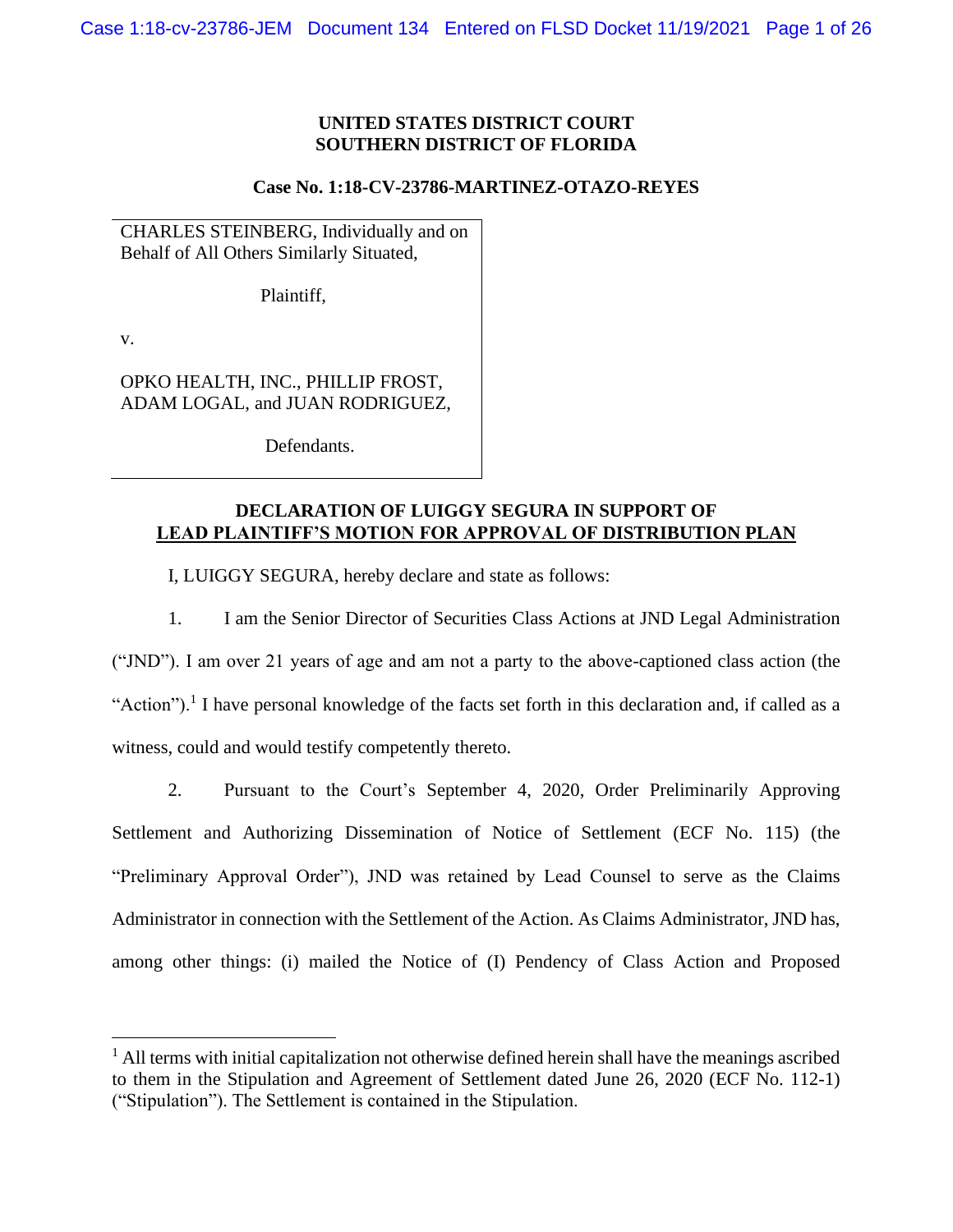Settlement; (II) Settlement Fairness Hearing; and (III) Motion for Attorneys' Fees and Litigation Expenses (the "Notice") and the Proof of Claim and Release (the "Claim Form" or "Proof of Claim Form," and together with the Notice the "Notice Packet") to potential Settlement Class Members, brokers, and other nominees; (ii) created and continues to maintain a toll-free telephone helpline for inquiries during the course of the administration; (iii) created and continues to maintain a website for the Settlement (the "Settlement Website") and posted case-specific documents on it; (iv) caused the Summary Notice to be published; (v) provided, upon request, additional copies of the Notice Packet to potential Settlement Class Members, brokers, and other nominees; and (vi) received and processed each Claim Form submitted to the Claims Administrator (a "Claim").

3. On April 28, 2021, the Court granted final approval in its Order Granting Final Approval of Class Action Settlement and Order of Dismissal with Prejudice (ECF No. 130) and entered the Final Judgment (ECF No. 132) on the following day. JND has completed processing all Claims received through October 17, 2021, in accordance with the terms of the Stipulation and the Court-approved Plan of Allocation set forth in the Notice, and hereby submits its administrative determinations accepting and rejecting the Claims in preparation for a distribution of the US Net Settlement Fund to Authorized Claimants.<sup>2</sup> JND also presents this declaration in support of Lead Plaintiff's Motion for Approval of Distribution Plan.

<sup>&</sup>lt;sup>2</sup> "The Net Settlement Fund shall be divided into the US Net Settlement Fund, which will be distributed based on Settlement Class Members' purchases of OPKO common stock traded on U.S. exchanges, and the TASE Net Settlement Fund, which will be distributed based on Settlement Class Members' purchases of OPKO common stock traded on the Tel Aviv Stock Exchange ('TASE')." Notice App. A ¶ 3. "The US Net Settlement Fund shall be 90.8% of the Net Settlement Fund" and "[t]he TASE Net Settlement Fund shall be 9.2% of the Net Settlement Fund." *Id*. ¶3(b)(i) and (ii). Purchasers of OPKO common stock traded on TASE "do not need to submit a Claim Form to be eligible for a payment" as "the Claims Administrator will distribute the applicable portion of the Net Settlement Fund for these investors through their brokers…." Notice ¶ 43. *See also* Notice App. A ¶ 3(b)(ii) and ¶ 19.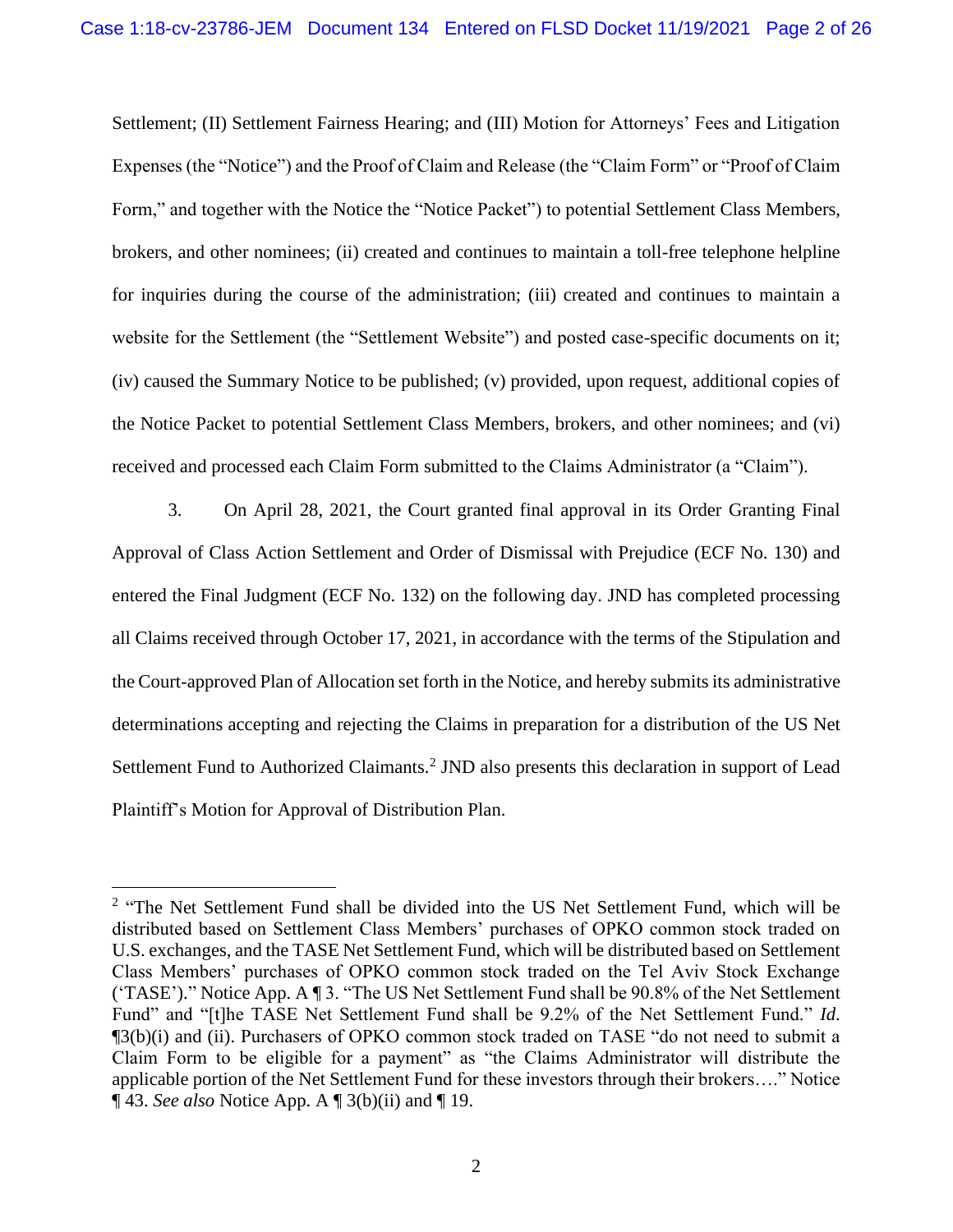#### **DISSEMINATION OF NOTICE**

4. As more fully described in the Declaration of Luiggy Segura Regarding: (A) Mailing of the Notice and Claim Form; (B) Publication of the Summary Notice; and (C) Report on Requests for Exclusion Received to Date (ECF No. 120-3) (the "Initial Mailing Decl.") and the Supplemental Declaration of Luiggy Segura Regarding: (A) Mailing of the Notice and Claim Form and (B) Report on Requests for Exclusion Received (ECF No. 123) (the "Supp. Mailing Decl."), as of December 7, 2020, JND had mailed 271,415 Notice Packets to potential Settlement Class Members and their nominees. Supp. Mailing Decl.  $\P$  2. Since that date, 7 additional Notice Packets have been disseminated. In total, JND has disseminated 271,422 Notice Packets to potential Settlement Class Members, brokers, and other nominees.

5. JND established and continues to maintain the Settlement Website (www.OPKOHealthSecuritiesLitigation.com) and a toll-free telephone helpline (888-383-0345) to assist potential Settlement Class Members. The Settlement Website, which provides access to important documents relevant to the Settlement, and the telephone helpline enable Settlement Class Members to obtain information about the Settlement. In connection with establishing and maintaining the Settlement Website and toll-free telephone hotline, JND, among other things, formulated a system to ensure that proper responses were provided to all telephone and electronic inquiries. That work included training telephone agents to respond to inquiries specific to the Settlement; developing a series of common questions and the answers thereto known as Frequently Asked Questions or "FAQs"; loading key documents onto the Settlement Website; and programming the Settlement Website to permit the viewing and downloading of those documents.

6. In accordance with paragraph 7(e) of the Preliminary Approval Order, on October 8, 2020, JND caused the Summary Notice to be published in *The Wall Street Journal* and released via *PR Newswire*. Initial Mailing Decl. ¶ 10. On that same date JND caused a Hebrew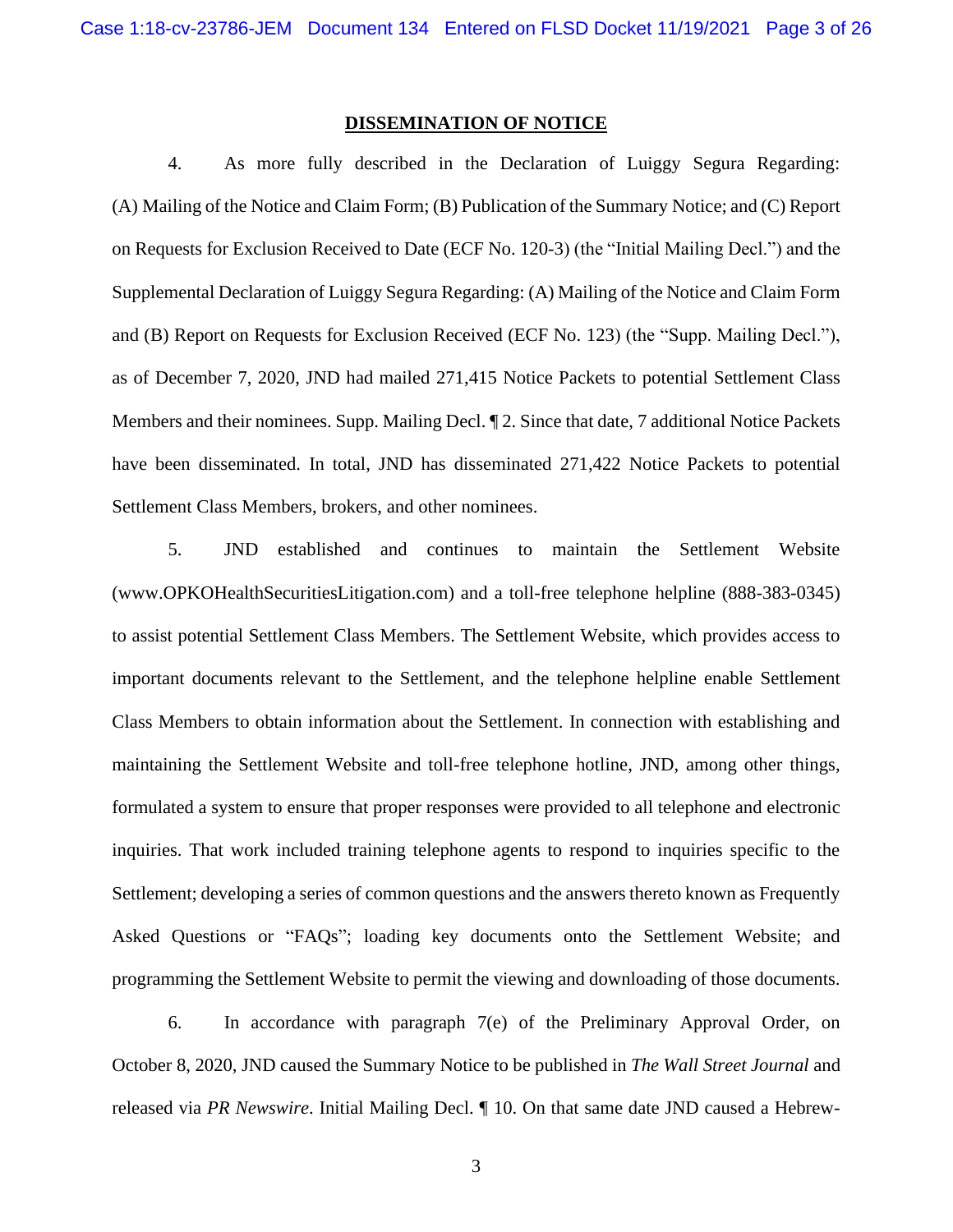language version of the Summary Notice to be published once in the *Globes* newspaper (a daily Israeli newspaper)*. Id*.

# **PROCEDURES FOLLOWED IN PROCESSING CLAIMS**

7. Under the terms of the Preliminary Approval Order and as set forth in the Notice, each Settlement Class Member who wished to be eligible to receive a distribution from the US Net Settlement Fund was required to complete and submit to JND a properly executed Claim Form postmarked no later than January 26, 2021, together with adequate supporting documentation for the transactions and holdings reported in the Claim Form. Through October 17, 2021, JND has received and fully processed 18,659 Claims (the "Presented Claims").

8. In preparation for receiving and processing Claims, JND: (i) conferred with Lead Counsel to define the guidelines for processing Claims; (ii) created a unique database to store Claim details, images of Claims, and supporting documentation (the "Settlement Database"); (iii) trained staff in the specifics of the Settlement so that Claims would be properly processed; (iv) formulated a system so that telephone and email inquiries would be properly responded to; (v) developed various computer programs and screens for entry of Settlement Class Members' identifying information and their transactional information; and (vi) developed a proprietary "calculation module" that would calculate US Recognized Claims pursuant to the Court-approved Plan of Allocation for the US Net Settlement Fund stated in the Notice.

9. Settlement Class Members seeking to share in the US Net Settlement Fund were directed in the Notice to submit their Claims to a post office box address specifically designated for the Settlement. Notice Packets returned by the United States Postal Service as undeliverable were reviewed for updated addresses and, where available, updated addresses were entered into the database and Notice Packets were mailed to the updated addresses. Any correspondence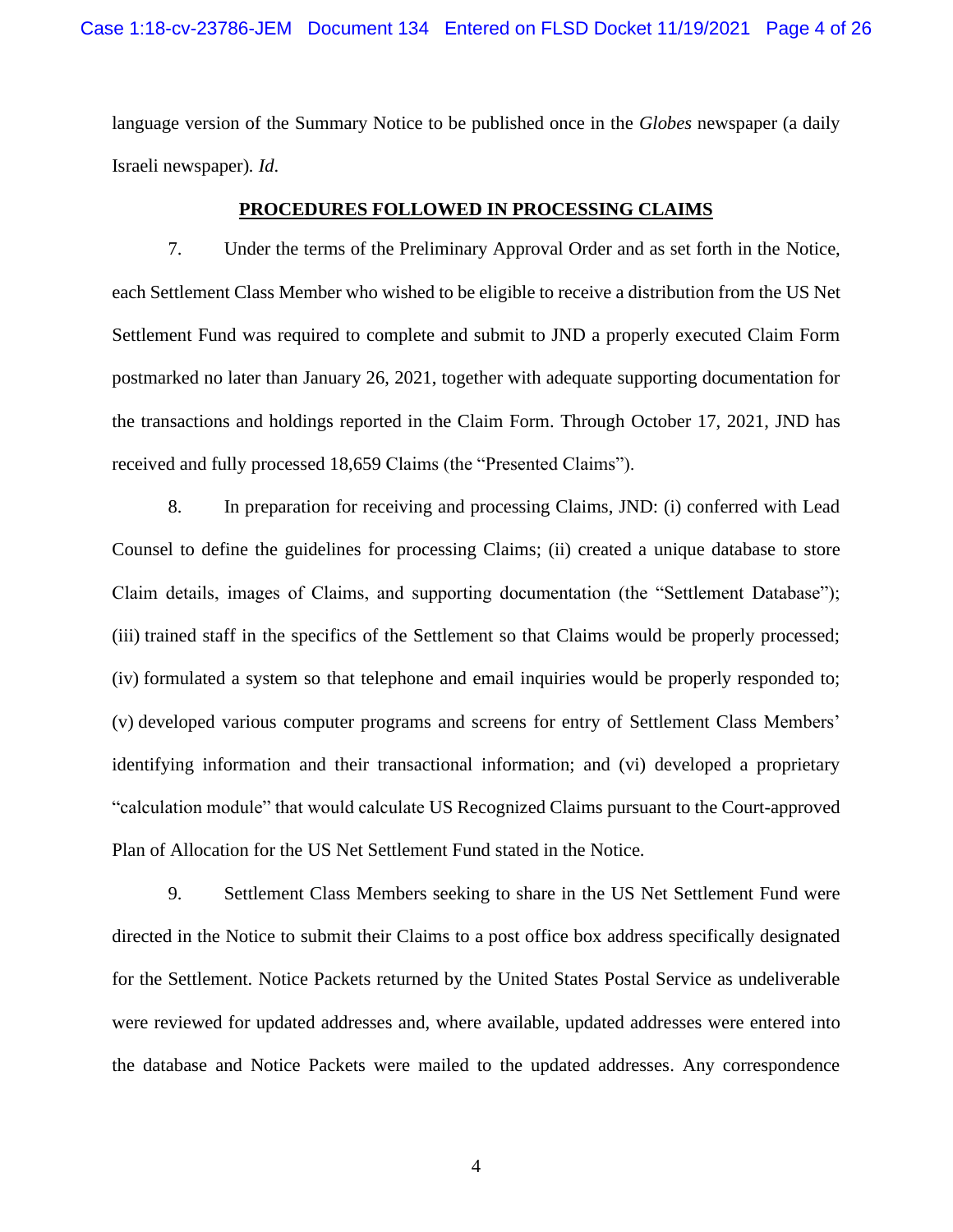received at the post office box was reviewed and, when necessary, appropriate responses were provided to the senders.

#### **PROCESSING CLAIMS**

# **A. Paper Claims**

10. Of the 18,659 Presented Claims, 9,244 are paper Claims. Once received, the paper Claims were opened and prepared for scanning. This process included unfolding documents, removing staples, copying nonconforming-sized documents, and sorting documents. This manual task of preparing the paper Claims is very laborious and time intensive. Once prepared, paper Claims were scanned into the Settlement Database together with all submitted documentation. Subsequently, each Claim was assigned a unique Claim number. Once scanned, the information from each Claim Form, including the Claimant's name, address, and account number/information from the supporting documentation, and the Claimant's purchase/acquisition transactions, sale transactions, and holdings listed on the Claim Form, was entered into the Settlement Database. Once entered into the Settlement Database, each Claim was reviewed to verify that all required information had been provided. The documentation provided by the Claimant in support of the Claim was reviewed for authenticity and compared to the information provided in the Claim to verify the Claimant's identity and the purchase/acquisition transactions, sale transactions, and holdings listed on the Claim Form.

11. To process the transactions detailed in the Claims, JND utilized internal messages to identify and classify deficiency or ineligibility conditions existing within those Claims. Appropriate messages were assigned to the Claims as they were processed. For example, where a Claim was submitted by a Claimant who did not have any eligible transactions in OPKO common stock during the Class Period (e.g., the Claimant purchased OPKO common stock only before or after the Class Period), that Claim would receive a "Claim-level" message that denoted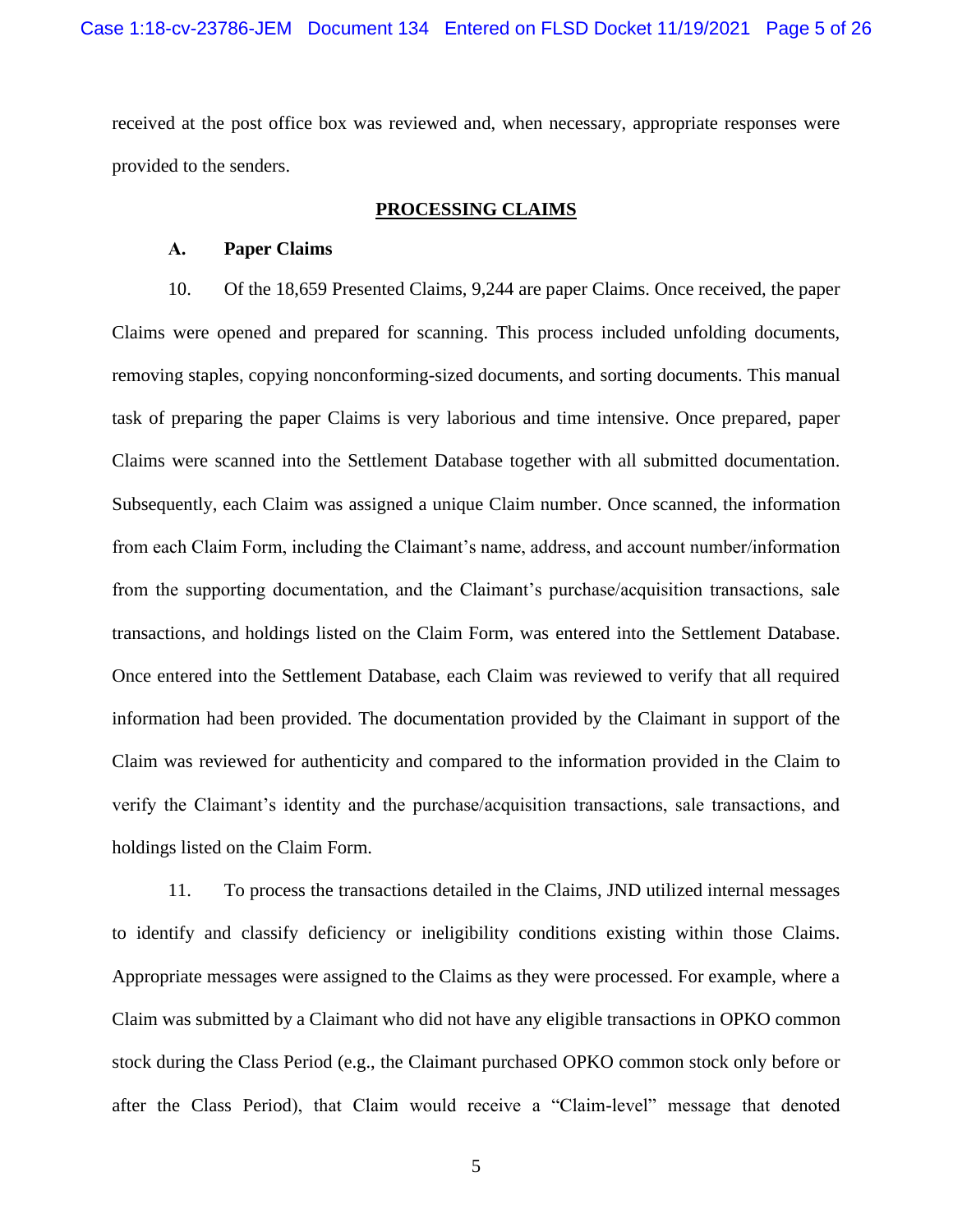ineligibility. Similar Claim-level ineligible messages were used to denote other ineligible conditions, such as duplicate Claims. These messages would indicate to JND that the Claimant was not eligible to receive any payment from the US Net Settlement Fund with respect to that Claim unless the deficiency was cured in its entirety. Examples of Claim-level messages are as follows:

- Inadequate Documentation Submitted for Entire Claim
- No Supporting Documentation Submitted for Entire Claim
- No Purchase Transaction in the Class Period

12. Because a Claim may be deficient only in part, but otherwise acceptable, JND utilized messages that were applied only to specific transactions within a Claim. For example, if a Claimant submitted a Claim with supporting documentation for all but one purchase transaction, that one transaction would receive a "transaction-level" message. The message indicated that although the transaction was deficient, the Claim was otherwise eligible for payment if other transactions in the Claim calculated to a US Recognized Claim according to the Court-approved Plan of Allocation. Thus, even if the transaction-level deficiency were never cured, the Claim could still be partially accepted. Examples of transaction-level messages are as follows:

- No Supporting Documentation for Specific Transaction/Position
- Inadequate Documentation for Specific Transaction/Position
- Illegible Documentation for Specific Transaction/Position
- **B. Electronic Claims**

13. Of the 18,659 Presented Claims, 9,415 were filed electronically ("Electronic Claims"). Electronic Claims are typically submitted by institutional investors ("Electronic Claim Filers" or "E-Claim Filers") who may have hundreds or thousands of transactions during the Class Period. Rather than provide reams of paper requiring data entry, the E-Claim Filers either mail a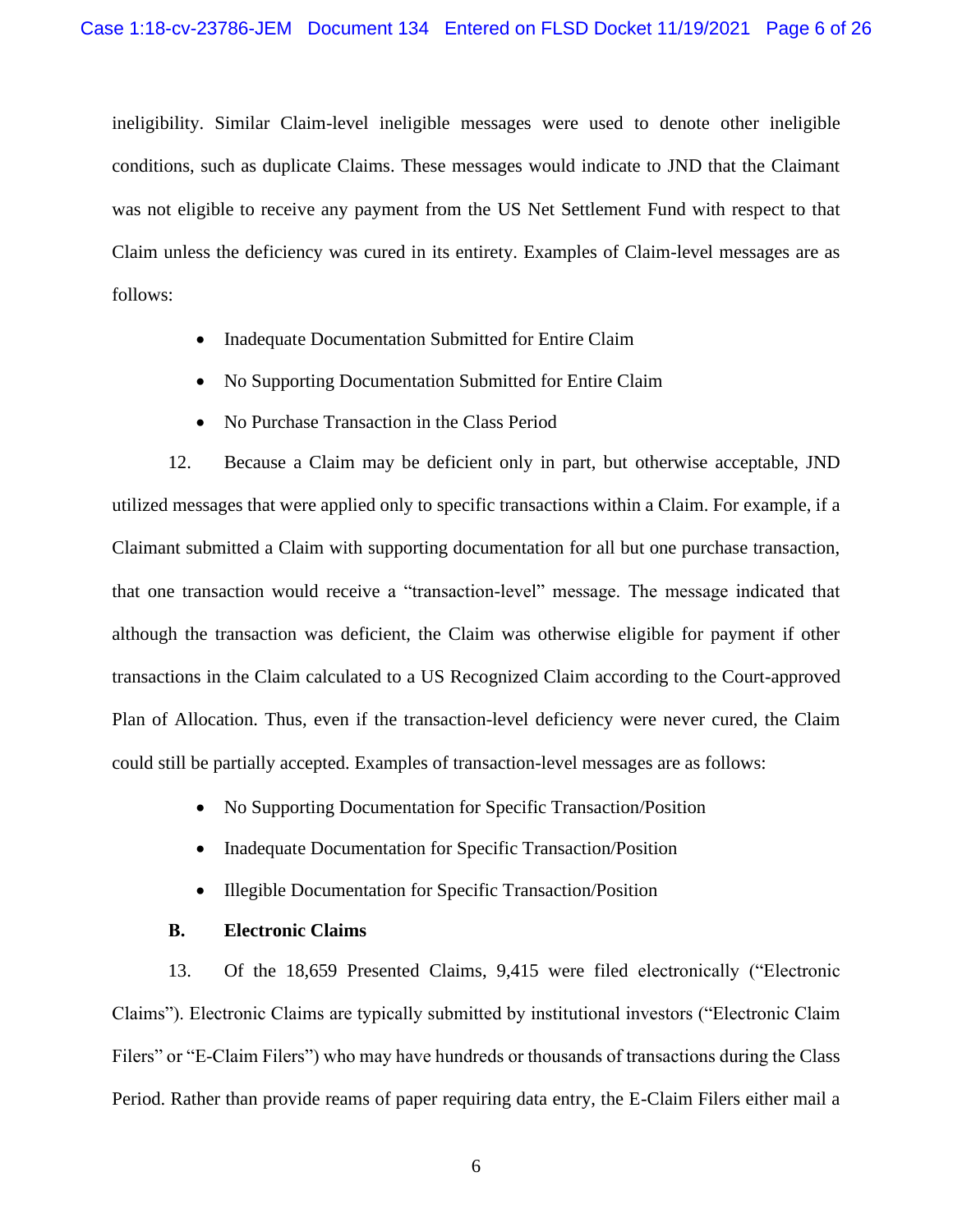computer disc or electronically submit a file to JND so that JND can upload all transactions to the Settlement Database.

14. JND maintains an electronic filing operations team (the "Electronic Filing Team") to coordinate and supervise the receipt and handling of all Electronic Claims. In this case, the Electronic Filing Team reviewed and analyzed each electronic file to ensure that it was formatted in accordance with JND's required format and to identify any potential data issues or inconsistencies within the file. If any issues or inconsistencies arose, JND notified the E-Claim Filer. If the electronic file was deemed to be in an acceptable format, it was then loaded into the Settlement Database.

15. Once each electronic file was loaded, the Electronic Claims were coded with messages to denote any deficient or ineligible conditions that existed within them. These messages are similar to those applied to paper Claims. In lieu of manually applying messages, the Electronic Filing Team performed programmatic reviews on Electronic Claims to identify deficient and ineligible conditions (such as, but not limited to, price out-of-range issues, out-of-balance conditions, transactions outside the Class Period, etc.). The output was thoroughly verified and confirmed as accurate.

16. The review process also included message coding any Electronic Claims that were not accompanied by a signed Claim Form, which serves as a "Master Proof of Claim Form" for all Claims referenced on the electronic file submitted. This process was reviewed by JND's Electronic Filing Team and, when appropriate, JND contacted the E-Claim Filers whose submissions were missing information. This ensured that only fully completed Claims, submitted by properly authorized representatives of the Claimants, were considered eligible to participate in the Settlement.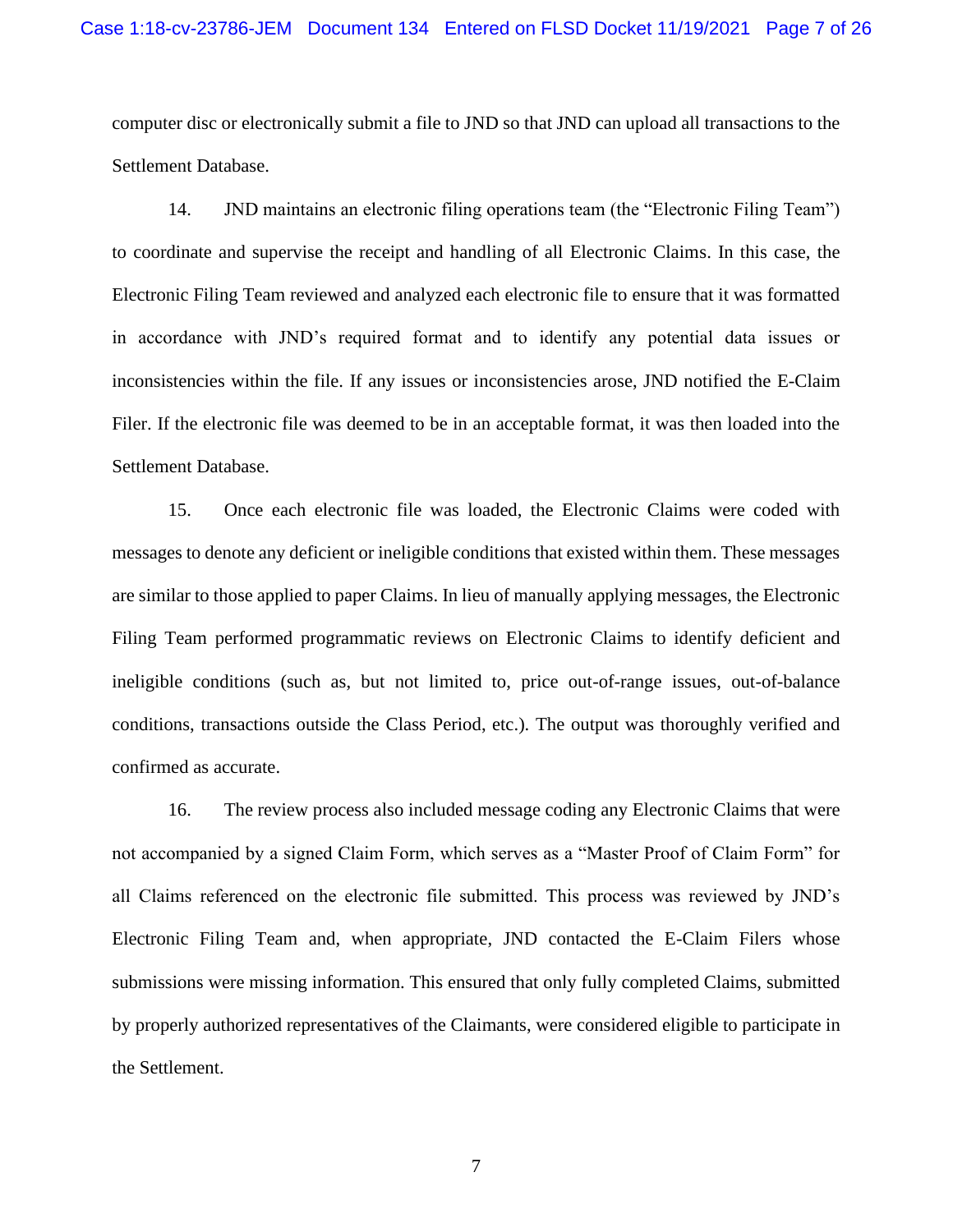17. Finally, at the end of the process, JND performed various targeted reviews of Electronic Claims. Specifically, JND used criteria such as the calculated US Recognized Claims and other identified criteria to message code and reach out to a selection of E-Claim Filers and request that various sample purchases, sales, and holdings selected by JND be documented by providing confirmation slips or other transaction-specific supporting documentation. These targeted reviews help to ensure that electronic data supplied by Claimants does not contain inaccurate information.

#### **EXCLUDED PERSONS**

18. JND also reviewed all Claims to ensure that they were not submitted by or on behalf of "Excluded Persons" to the extent that the identities of such persons or entities were known to JND through the list of Defendants and other excluded persons and entities set forth in the Stipulation and the Notice and from the Claimants' certifications on the Claim Forms. JND also reviewed all Claims against the list of persons who were excluded from the Settlement Class pursuant to request.

### **THE DEFICIENCY PROCESS**

# **A. Paper Claims**

19. Approximately 57% of the paper Claims, i.e., 5,288 of the 9,244 paper Claims, were incomplete or had one or more defects or conditions of ineligibility, such as the Claim not being signed, not being properly documented, or indicating no eligible transactions in OPKO common stock during the Class Period. The "Deficiency Process," which primarily involved mailing letters and sending emails to Claimants and responding to communications from Claimants by email and/or telephone, was intended to assist Claimants in properly completing their otherwise deficient submissions so that they could be eligible to participate in the Settlement.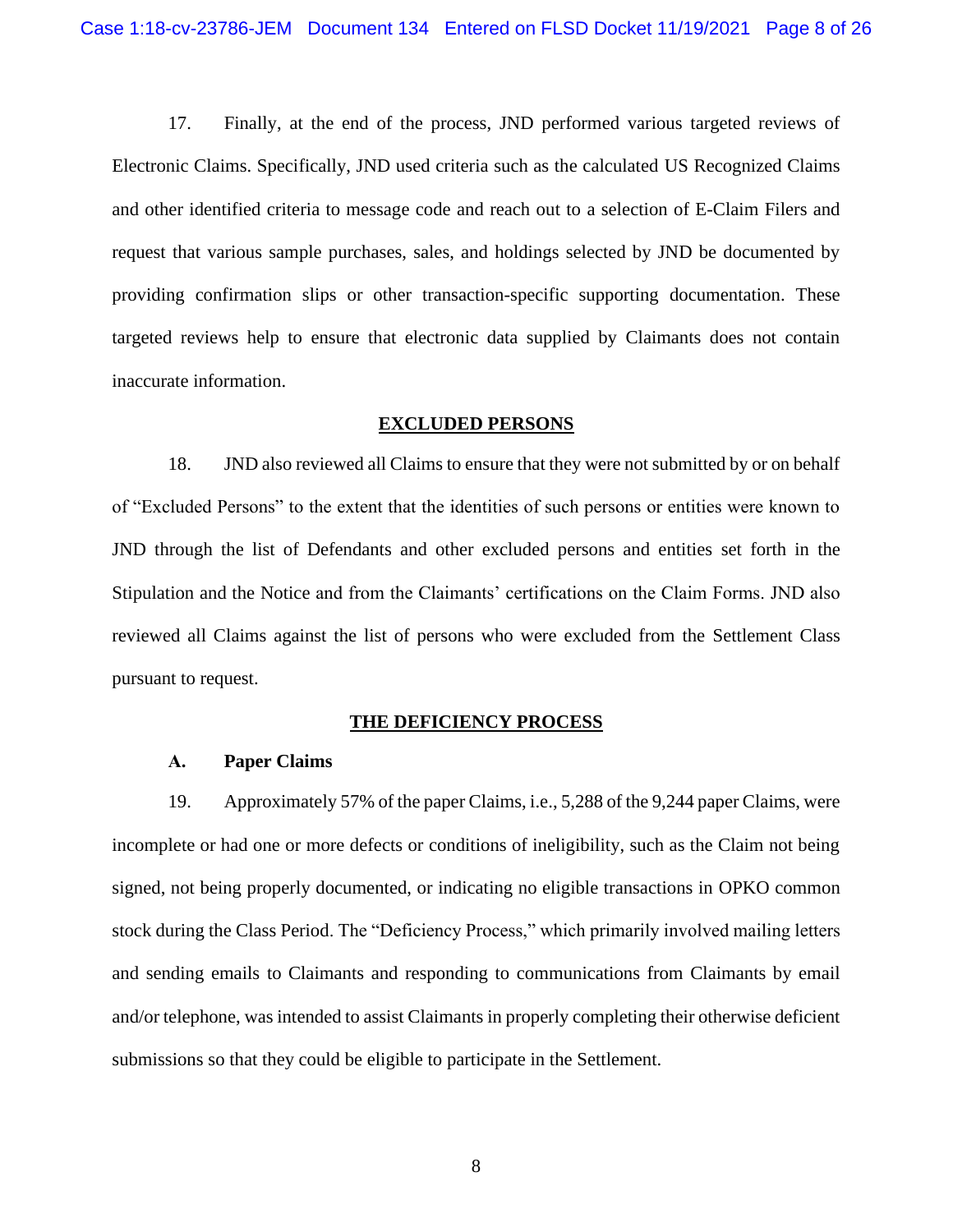20. If paper Claims were determined to be defective, a Notice of Deficient/Ineligible Claim Submission ("Deficiency Letter") was sent to the Claimants describing the defect(s) in the Claims and what steps, if any, were necessary to cure the defect(s) in these Claims. The Deficiency Letter advised Claimants that submission of appropriate information and/or documentary evidence to complete the Claim had to be sent within twenty (20) days from the date of the Deficiency Letter or the Claim would be recommended for rejection to the extent that the deficiency or condition of ineligibility was not cured. The Deficiency Letter also advised Claimants of their right to contest these administrative determinations, and that Claimants were required to submit written statements to JND requesting Court review of their Claims and setting forth the basis for such requests. JND sent a total of 5,288 Deficiency Letters to Claimants who submitted paper Claims that JND determined to be defective. It is possible for a Claimant to be sent more than one Deficiency Letter for a Claim and thus the number of Deficiency Letters sent would exceed the number of deficient Claims discussed above in paragraph 19. Attached hereto as Exhibit A are examples of two Deficiency Letters.

21. Claimants' responses to Deficiency Letters were scanned into the Settlement Database and associated with the corresponding Claims. The responses were then carefully reviewed and evaluated by JND's team of processors. If a Claimant's response corrected the defect(s) in a Claim, JND manually updated the Settlement Database to reflect the changes in the status of the Claim.

## **B. Electronic Claims**

22. For Electronic Claims, JND used the following process to contact the banks, brokers, nominees, and other E-Claim Filers, who submitted their data electronically, to confirm receipt of their submissions and to notify the E-Claim Filers of any deficiencies or Electronic Claims that were ineligible. Each E-Claim Filer was sent an email to the email address included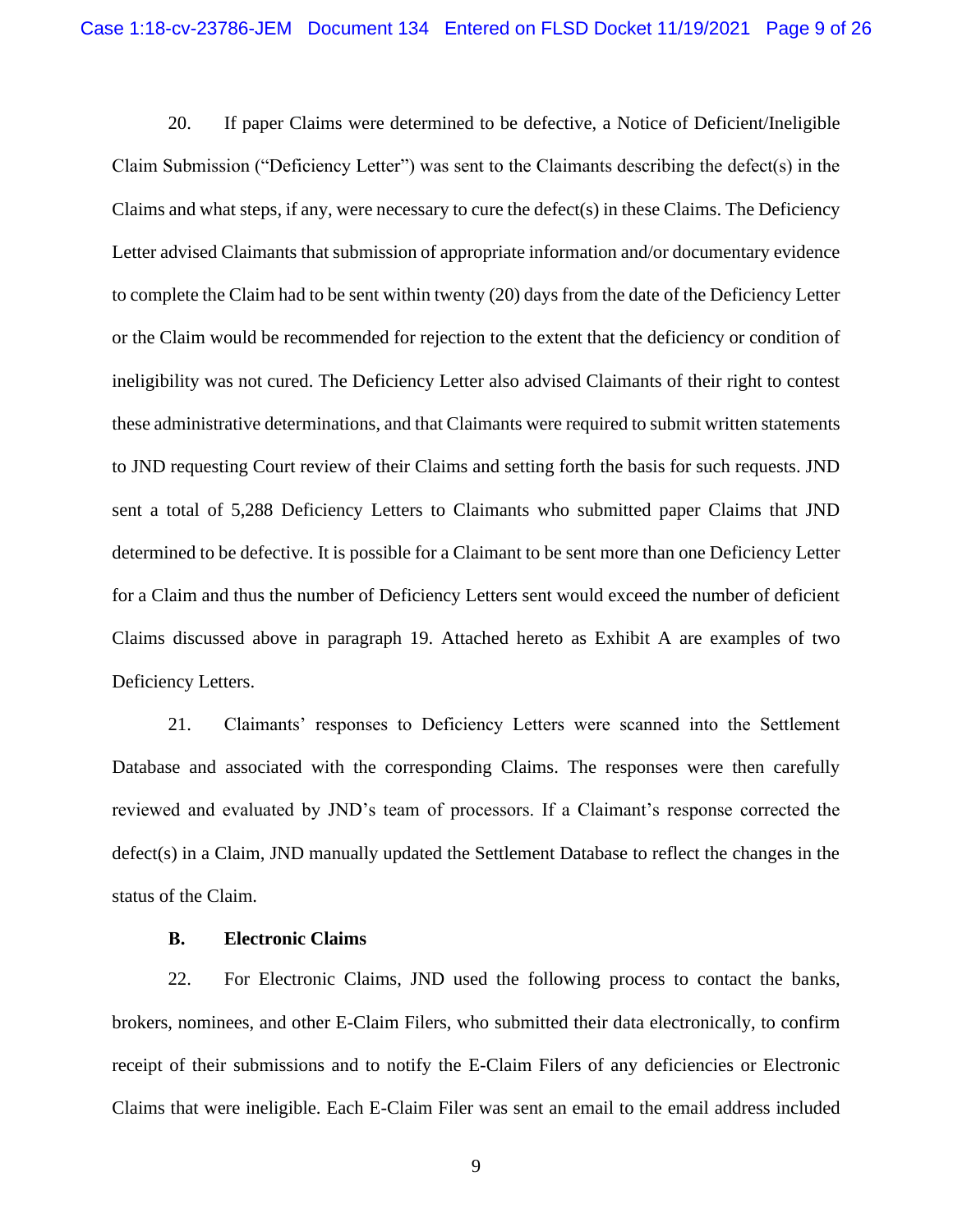with the Claim Form(s) (a "Deficiency Email") with an attached report containing detailed information associated with the Claim(s) and indicating which Claim(s) within the filing were deficient and/or rejected ("Deficiency Spreadsheet").

23. The Deficiency Email sent to the email address of record provided with the Electronic Claim:

- (a) Notified E-Claim Filers that any Claim(s) with deficiencies not corrected within twenty (20) days from the date of the Deficiency Email may be rejected;
- (b) Advised E-Claim Filers of their right to contest the rejection of the Claim(s) and request this Court's review of JND's administrative determination within twenty (20) days from the date of the Deficiency Email; and
- (c) Provided instructions for how to submit corrections.

24. The Deficiency Spreadsheet attached to the Deficiency Email identified each of the individual Claims that were found to be deficient or ineligible and the basis for the deficiency or condition of ineligibility.

25. JND emailed a Deficiency Email and Deficiency Spreadsheet to 47 E-Claim Filers. Examples of a Deficiency Email and Deficiency Spreadsheet are attached hereto as Exhibits B and C, respectively.

26. The E-Claim Filers' responses were reviewed by the Electronic Filing Team, scanned and/or loaded into the Settlement Database, and associated with the corresponding Electronic Claims. If a response corrected the defect(s) or affected an Electronic Claim's status, JND manually and/or programmatically updated the database to reflect such change in status of the Electronic Claim.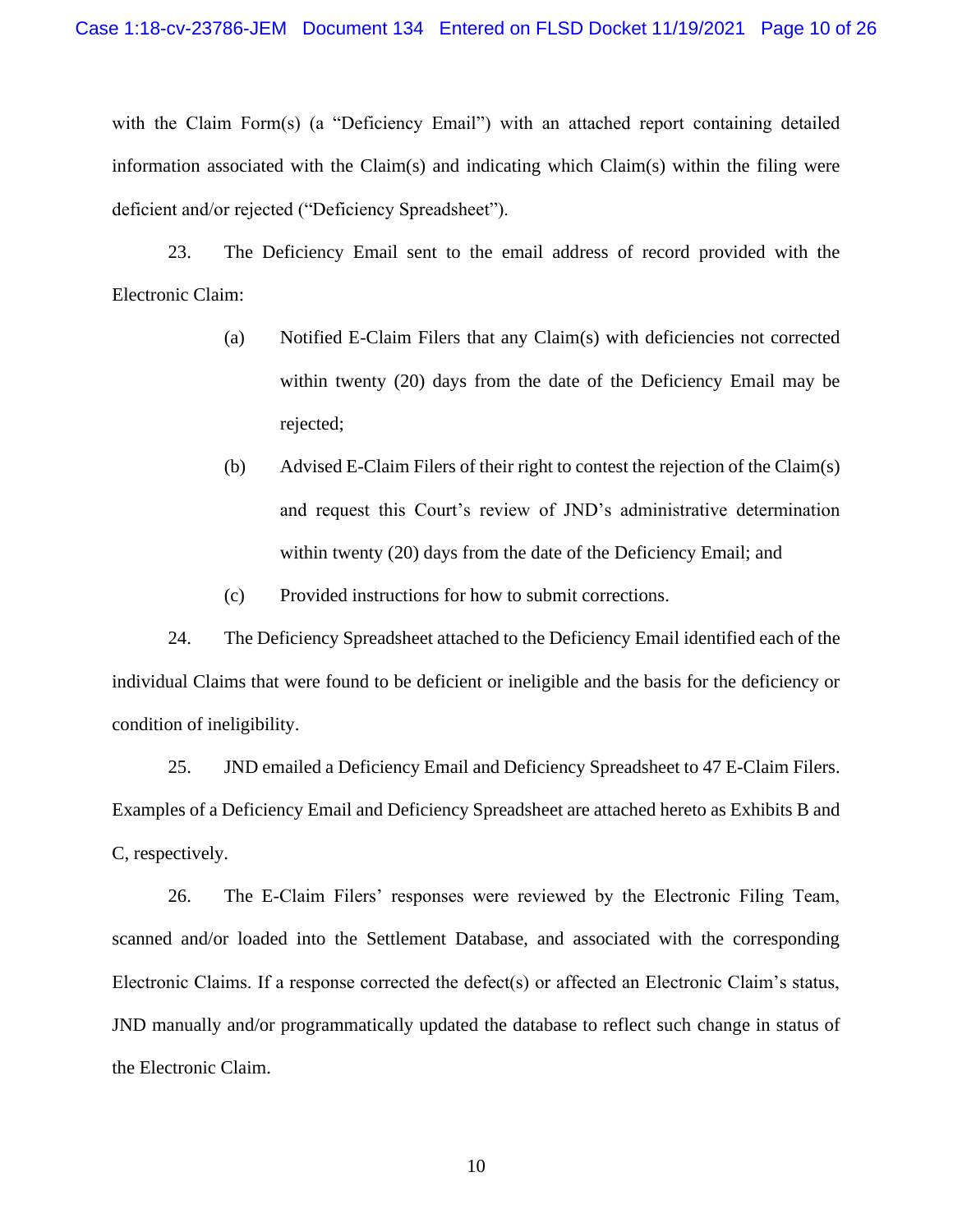# **C. Calling Campaign to Claimants Who Did Not Cure Deficiencies**

27. After responses to the Deficiency Letters and Deficiency Emails were received and evaluated, and the Claims updated, JND called Claimants with still-deficient Claims to provide them with a final opportunity to cure the deficiencies in their Claims.

28. During this calling campaign, JND's agents explained to contacted Claimants that their Claims remained deficient, advised Claimants of the steps required to cure the deficiencies, and provided assistance to Claimants where possible, depending on the nature of the deficiency. For example, if a Claimant needed additional supporting documentation, JND explained the types of documentation that would render the Claim eligible and how the Claimant could obtain the necessary documentation. JND also provided some Claimants with direct phone numbers and email addresses so that Claimants could receive continued personalized attention and assistance.

29. If JND could not reach a Claimant to speak one-on-one, JND left a voice message, when possible, requesting a return call. JND explained in the voice message that it was calling to assist the Claimant in remedying outstanding deficiencies in the Claim. JND also reached out to Claimants via email if a valid email address was provided in their Claim submission.

30. If, in response to a telephone call or email, a Claimant cured the deficiency in a Claim by providing the appropriate information and/or supporting documentation, JND updated the Settlement Database to reflect the change in the status of the Claim.

#### **DISPUTED CLAIMS**

31. As noted above, Claimants were advised that they had the right to contest JND's administrative determination of deficiencies or ineligibility within twenty (20) days from the date of notification and that they could request that the dispute be submitted to the Court for review. More specifically, Claimants were advised in the Deficiency Letter or Deficiency Email that, if they disputed JND's determination, they had to provide a statement of reasons indicating the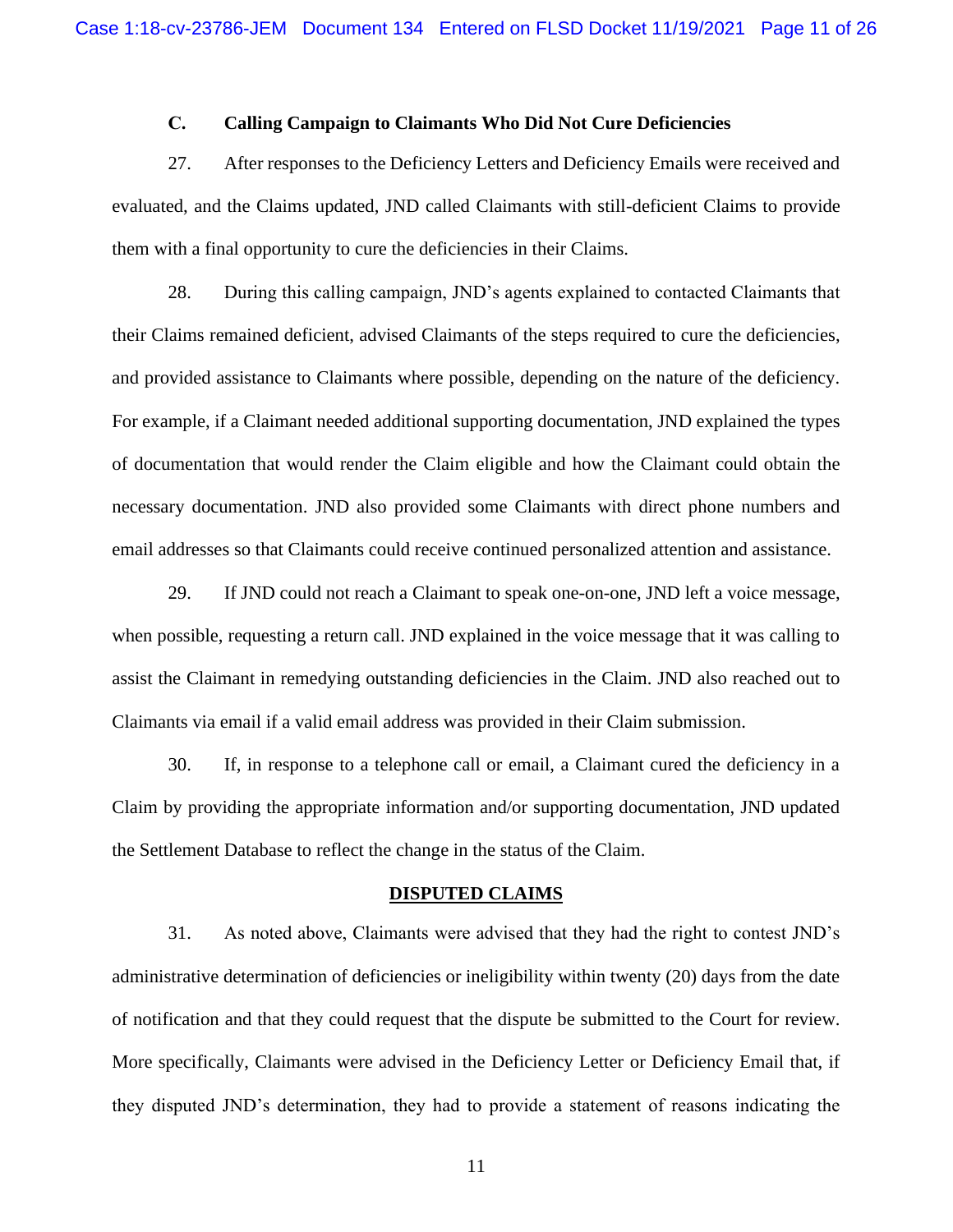grounds for contesting the determination, along with supporting documentation, and if the dispute concerning the Claim could not otherwise be resolved, Lead Counsel would thereafter present the request for review to the Court for a final determination.

32. JND received twenty-three (23) requests for Court review. To resolve these disputes without necessitating the Court's intervention, JND reached out to each Claimant requesting Court review and attempted to answer all questions, fully explain JND's administrative determination of the Claim's status, and facilitate the submission of missing information or documentation where applicable. As a result of these efforts, eleven (11) Claimants resolved their deficiencies, withdrew their requests for Court review, and their Claims are recommended for approval; ten (10) Claimants understood the reason for JND's determination and are no longer requesting court review. Two (2) requests for review remain outstanding. Attached hereto as Exhibit D are the pending requests for Court review:

> a. Claim ID: DD9LUTW7SC - The Claimant submitted a timely Claim Form with supporting documentation. JND completed the processing and review of the five (5) purchase transactions and one (1) sale transaction of OPKO common stock, as well as the corresponding supporting documentation. As discussed in paragraph 6 of Appendix A in the Notice, a Settlement Class Member must have purchased or acquired OPKO common stock during the Class Period (September 26, 2013, through September 7, 2018) and held that stock through at least 1:57 p.m. New York time on September 7, 2018, in order to have a Recognized Claim. For Claim DD9LUTW7SC, the Claimant purchased 1,500 shares of OPKO common stock in five purchase transactions during 2015 and sold all of the shares on September 30, 2016 (*see* Exhibit D at 11-12, 22-23),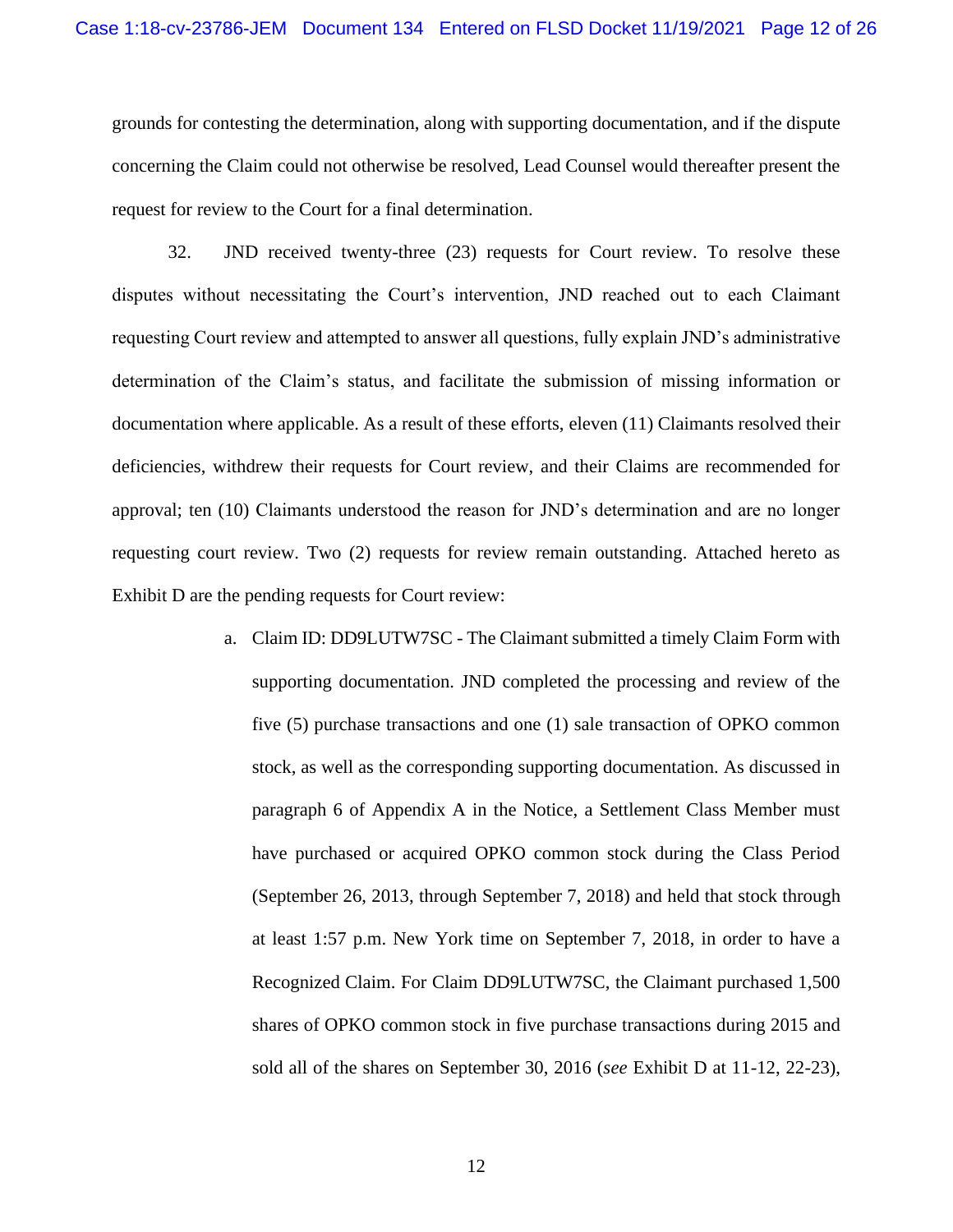which is prior to the first disclosure date of September 7, 2018, and the Claim is therefore not eligible to participate in the recovery of this Settlement. *See*  Notice App. A  $\P$  6, 8(a). On March 19, 2021, JND mailed notification to the Claimant that the Claim did not calculate to a US Recognized Claim under the Plan of Allocation. On April 12, 2021, JND received the Claimant's response to that determination, which asserted that the Claim equates to a recognized loss and should be eligible to participate in the Settlement. Further, in the response, the Claimant requested review by the Court concerning the determination of the Claim. JND has reevaluated the Claim and recommends this Claim be rejected as all shares of OPKO common stock were sold prior to the first corrective disclosure thus rendering the Claim ineligible to participate in the Settlement under the Court-approved Plan of Allocation. On multiple occasions JND has corresponded with the Claimant by telephone and email, explaining the calculation performed on the Claim, but the Claimant disagrees with JND's calculation.

b. Claim ID: DHSTQB2RGX - The Claimant submitted a timely Claim Form with supporting documentation. JND completed the processing and review of the one (1) purchase transaction and one (1) sale transaction of OPKO common stock, as well as the corresponding supporting documentation. As discussed in paragraph 6 of Appendix A in the Notice, a Settlement Class Member must have purchased or acquired OPKO common stock during the Class Period and held that stock through at least 1:57 p.m. New York time on September 7, 2018, in order to have a Recognized Claim. For Claim DHSTQB2RGX, the Claimant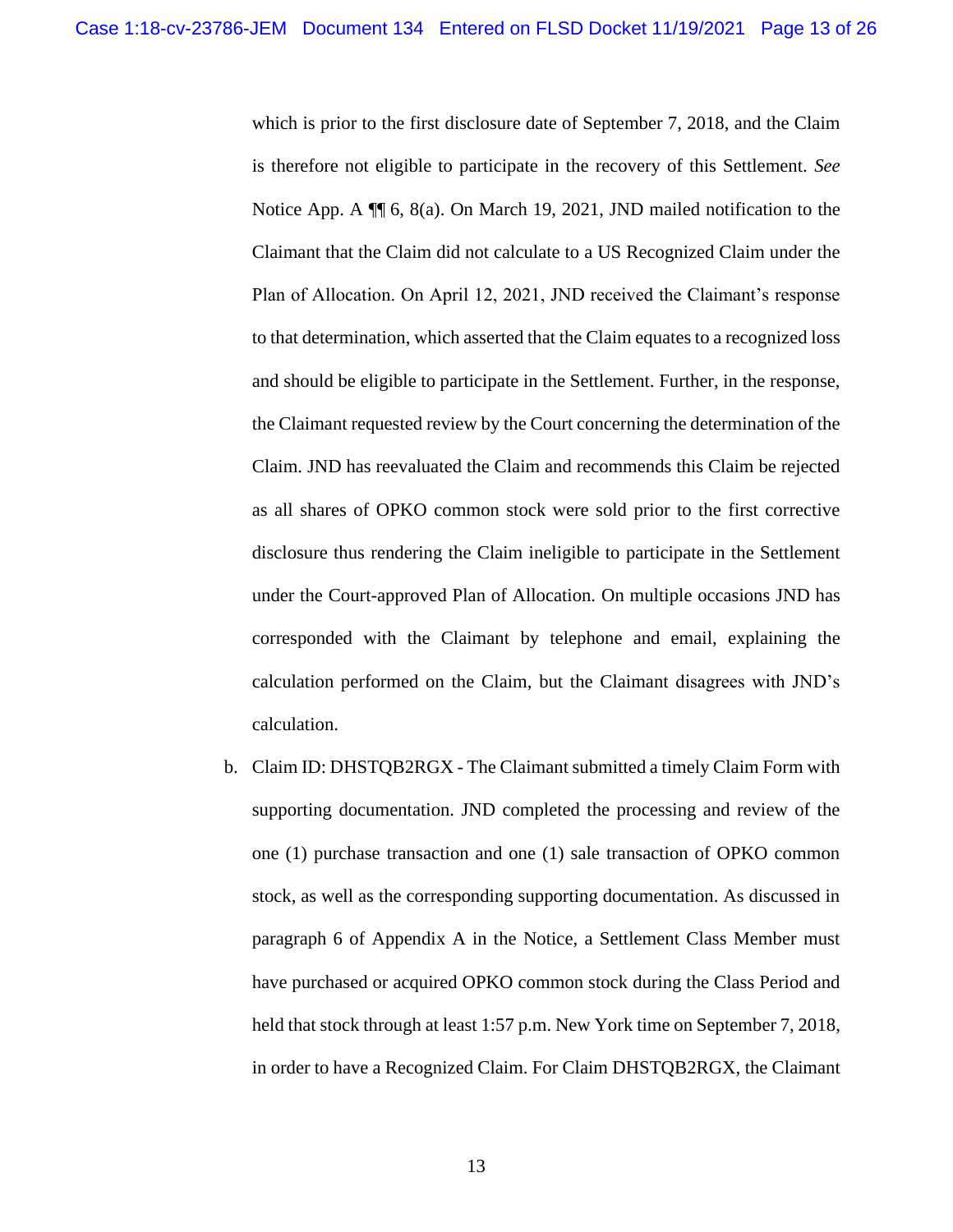purchased 50 shares of OPKO common stock on September 25, 2015, and sold those shares on January 11, 2016 (*see* Exhibit D at 54, 67), which is prior to the first disclosure date of September 7, 2018, and the Claim is therefore not eligible to participate in the recovery of this Settlement. *See* Notice App. A ¶¶ 6, 8(a). On January 26, 2021, JND mailed notification to the Claimant that the Claim did not calculate to a US Recognized Claim under the Plan of Allocation. On February 9, 2021, JND received the Claimant's response to that determination, which asserted that the Claim equates to a recognized loss and should be eligible to participate in the Settlement. Further, in the response, the Claimant requested review by the Court concerning the determination of the Claim. JND has reevaluated the Claim and recommends this Claim be rejected as the purchased common stock shares were sold prior to the first corrective disclosure thus rendering the Claim ineligible to participate in the Settlement under the Court-approved Plan of Allocation. As the only contact information provided by the Claimant was a mailing address, on March 11, 2021, JND mailed notification explaining the calculation performed on the Claim. No response to the mailed letter was received.

#### **LATE BUT OTHERWISE ELIGIBLE CLAIMS**

33. Of the 18,659 Presented Claims, 771 Claims were received or postmarked after January 26, 2021, the Claim submission deadline established by the Court. JND processed all late Claims received through October 17, 2021, and 235 Claims have been found to be otherwise eligible in whole or in part (the "Late But Otherwise Eligible Claims"). JND has not rejected any Claim received through October 17, 2021, solely based on its late submission, and JND believes no delay has resulted from the provisional acceptance of these Late But Otherwise Eligible Claims.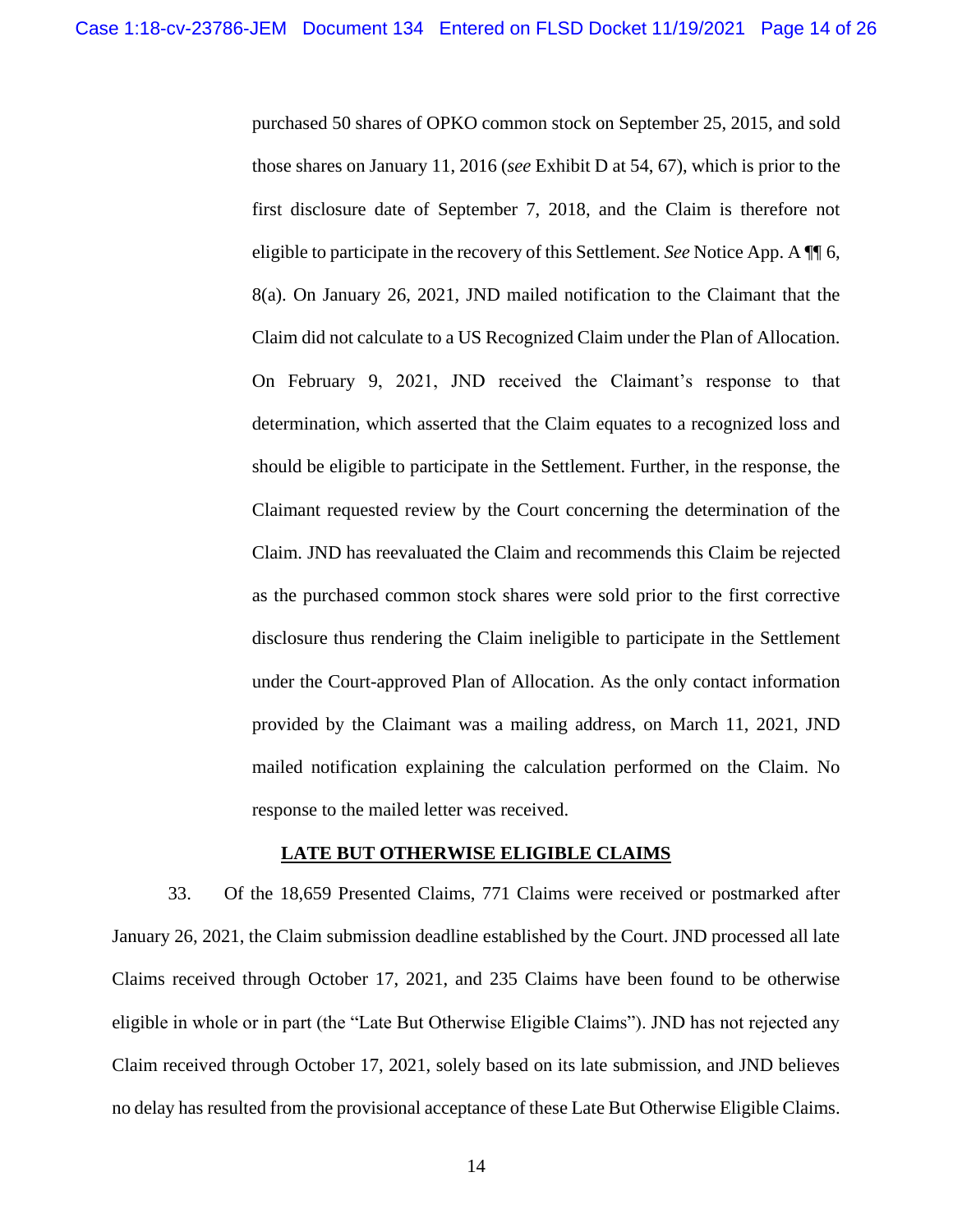To the extent they are eligible but for the fact that they were late, they are recommended for payment.

34. However, there must be a final cut-off date after which no more Claims will be accepted so that there may be a proportional allocation of the US Net Settlement Fund and the distribution may be accomplished. Acceptance of additional Claims or adjustments to Claims during the finalization of the administration and the preparation of this declaration would necessarily require a delay in the distribution. Accordingly, JND also respectfully requests that this Court order that no Claim received after October 17, 2021, or Claim cured or adjusted after October 17, 2021, be eligible for payment for any reason whatsoever subject only to the provision of paragraph 45(f) of the proposed distribution plan discussed below. If the Court adopts the proposed distribution plan, then, after Lead Counsel has determined that further distributions are not cost-effective and before any contribution of the residual funds to charity, if sufficient funds remain to warrant the processing of Claims received after October 17, 2021, these Claims will be processed and, if any would have been eligible if timely received, these Claimants may be paid their distribution amounts on a *pro rata* basis that would bring them into parity with other Authorized Claimants who have cashed all their prior distribution checks to the extent permitted by the amount of remaining funds. *See* ¶ 45(f) below. With respect to previously submitted Claims that are cured or adjusted after October 17, 2021, such Claims will be reevaluated upon receipt of the adjustment and, to the extent that they are found eligible for a distribution or additional distribution, they will be treated in the same manner as Claims received after October 17, 2021. However, should an adjustment result in a lower US Recognized Claim, that adjustment will be made, and the US Recognized Claim will be reduced accordingly prior to a distribution to that Claimant.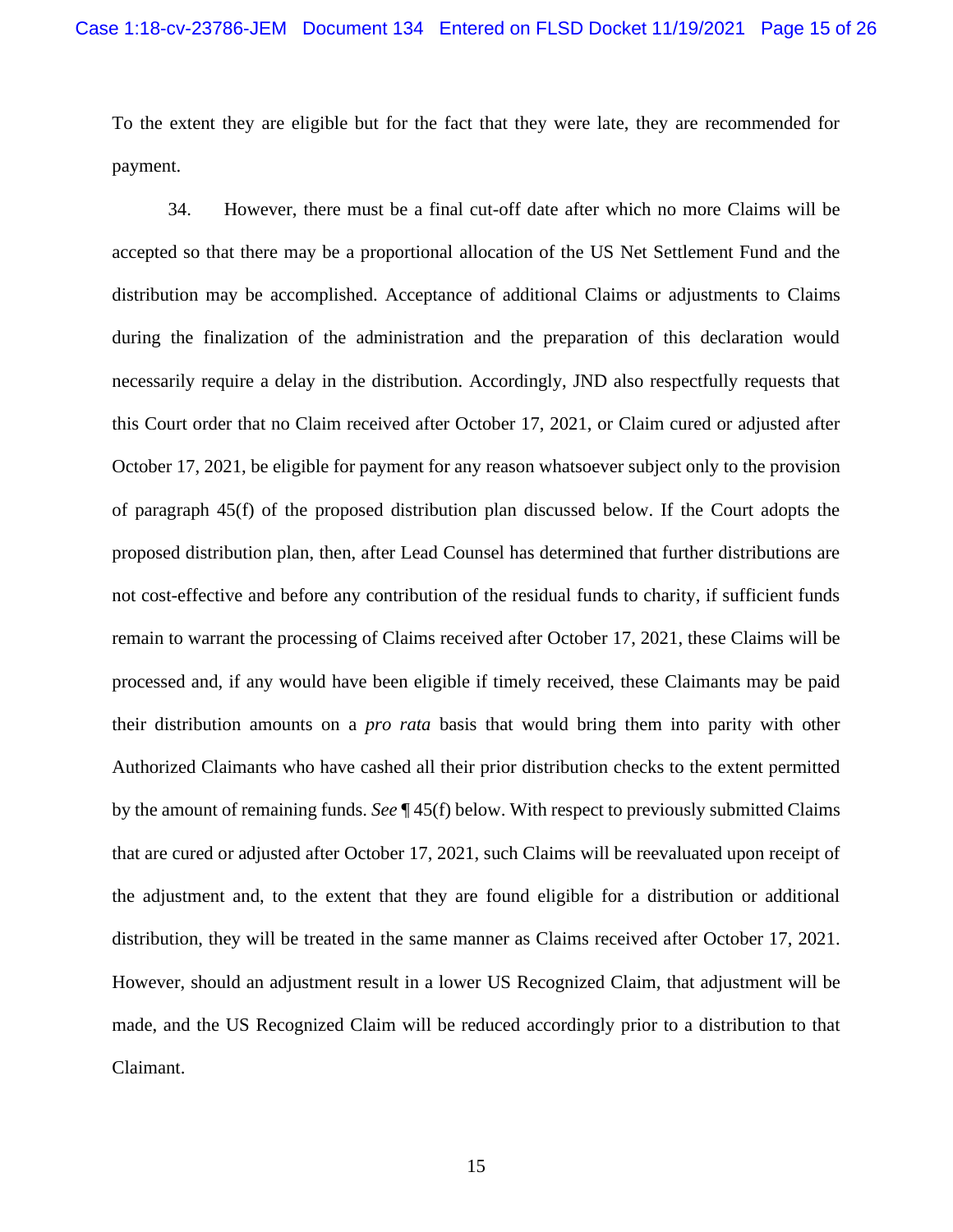#### **QUALITY ASSURANCE**

35. An integral part of the claims administration process is the Quality Assurance review. Throughout the administration process, JND's Quality Assurance personnel worked to verify that Claims were processed properly by ensuring that information was entered correctly into the database, deficiency and/or rejection message codes were assigned accurately, and deficiency and/or rejection notifications were sent appropriately. After all Claims were processed, deficiency and/or rejection notifications were sent, and Claimants' responses to the deficiency and/or rejection notifications were reviewed and processed, JND's Quality Assurance personnel performed additional Quality Assurance reviews. These final Quality Assurance reviews further ensured the correctness and completeness of all Claims processed prior to preparing this declaration and all JND's final documents in support of distribution of the US Net Settlement Fund. As part of the Quality Assurance reviews, JND:

- (a) Verified that all Claim Forms had signatures of authorized individuals;
- (b) Verified that true duplicate Claims were identified, verified, and rejected;
- (c) Verified that Tax Identification Numbers were provided, when applicable;
- (d) Verified that persons and entities excluded from the Settlement Class did not file Claims or their Claims were rejected upon review;
- (e) Performed a final Quality Assurance audit of Claims and all supporting documentation to ensure completeness of Claims;
- (f) Determined that all Claimants requiring deficiency and/or rejection notifications were sent such notification;
- (g) Performed an audit of deficient Claims;
- (h) Performed additional review of Claims with high US Recognized Claims;
- (i) Audited Claims that were designated invalid;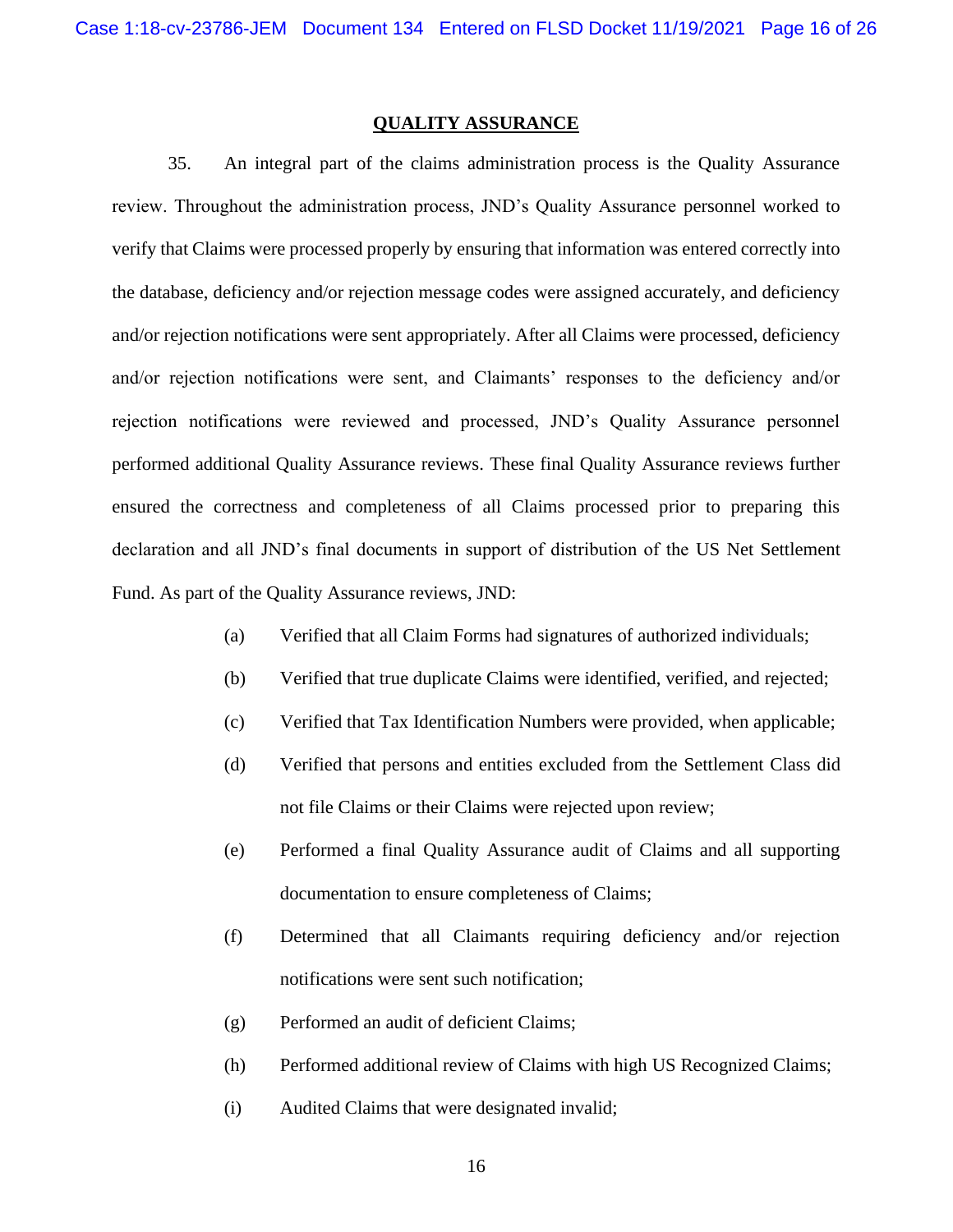- (j) Audited Claims with a US Recognized Claim equal to zero;
- (k) Performed other auditing based on Claims completion requirements and the approved calculation specifications based on the Court-approved Plan of Allocation; and
- (l) Re-tested the accuracy of the Recognized Claim calculation program.

36. In support of the work described above, JND's computer staff designed and implemented, and the project team tested, the following programs for this administration: (i) data entry screens that store Claim information (including all transactional data included on each Claim) and attach messages and, where necessary, text to denote conditions existing within the Claim; (ii) programs to load and analyze transactional data submitted electronically for all Electronic Claims; (iii) a program to compare the claimed transaction prices against the reported market prices to confirm that the claimed transactions were within an acceptable range of the reported market prices; (iv) a calculation program to analyze the transactional data for all Claims, and calculate each Claimant's Recognized Claim based on the Court-approved Plan of Allocation; and (v) programs to generate various reports throughout and at the conclusion of the administration, including lists of all eligible and ineligible Claims.

37. JND also used a variety of fraud protection controls throughout the administration process to identify potential fraudulent Claims. Duplicate Claim searches, high value reviews, spot reviews, and other standard audit reports that examined the information in a variety of ways were used during the Claim review process.

38. As part of its due diligence in processing the Claims, JND reviewed and compared the Settlement Database against the "watch list" of known questionable filers that JND has developed throughout its years of experience as a claims administrator. JND has worked closely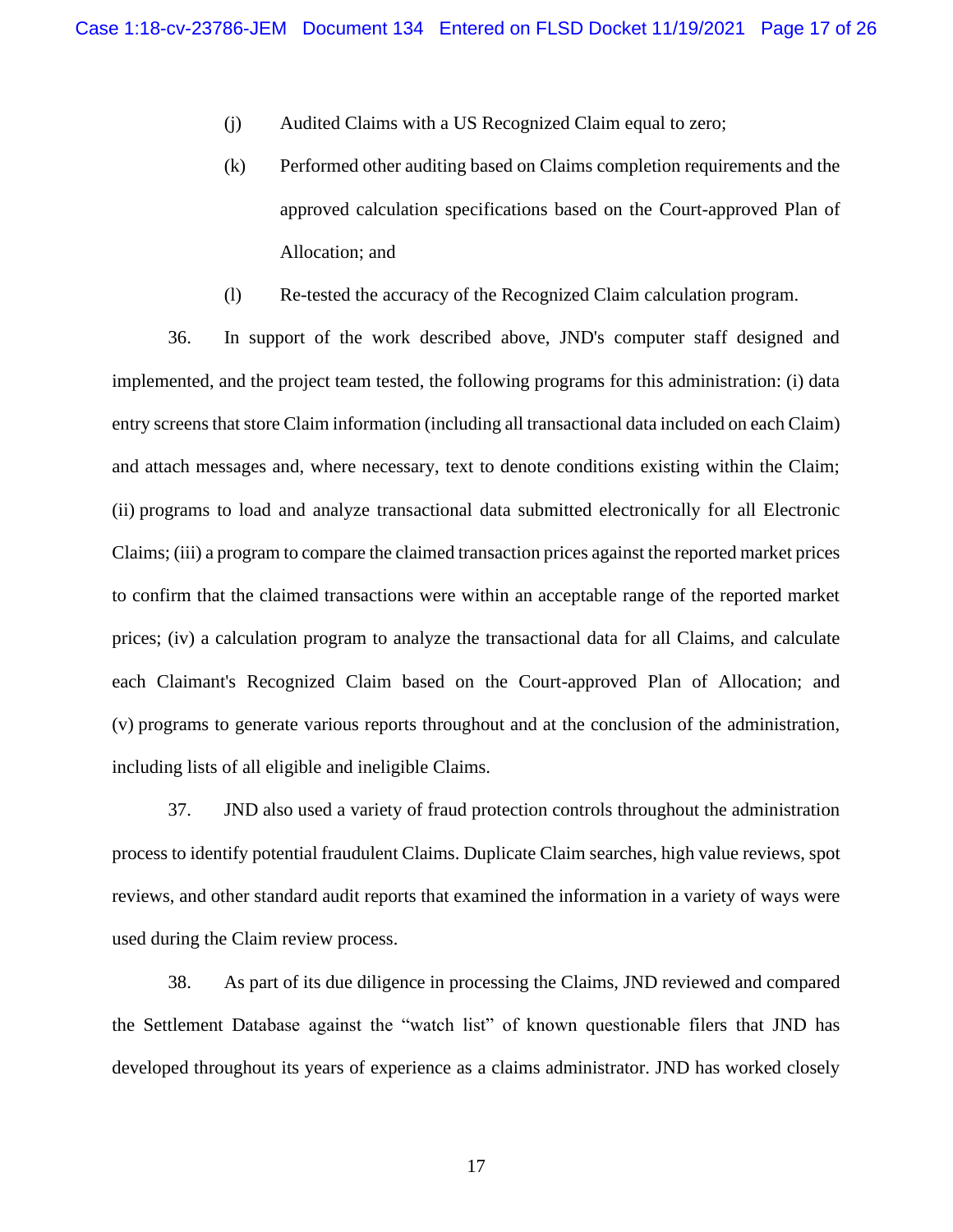with Law Enforcement to update that watch list with the latest information available. JND performs searches based on names, aliases, addresses, and city/zip codes. In addition, JND's claim processors are trained to identify any potentially inauthentic documentation when processing claims, including claims submitted by Claimants not previously captured in the "watch list." Processors are instructed to message code any claim that matches to a record on the "watch list" and escalate them to management for review. JND's Fraud Protection procedures identified one (1) potentially fraudulent Claim that was identified as having been submitted by someone on the "watch list." This Claim was then reviewed by management to consider the documentation submitted with the Claim in conjunction with other factors, including a review of the Claimant's website registration, address, and registration with the SEC or asset management organizations, and determined to be potentially fraudulent. JND sent this Claimant a Deficiency Letter notifying the Claimant that additional documentation was required for the Claim to be eligible to participate in the Settlement. No additional documentation has been received supporting this Claim, and it is recommended for rejection for failure to cure the conditions of ineligibility.

#### **RECOMMENDATIONS FOR APPROVAL AND REJECTION**

39. As noted above, the number of Presented Claims in this motion is 18,659.

## **A. Timely Submitted and Valid Claims**

40. A total of 17,888 Claims were received or postmarked on or before January 26, 2021, the Court-approved Claim submission deadline, of which 6,098 Claims were determined by JND to be eligible and are recommended for approval ("Timely Eligible Claims"). The total US Recognized Claim amount for the Timely Eligible Claims is \$173,696,784.00.

#### **B. Late But Otherwise Eligible Claims**

41. A total of 771 Claims were received or postmarked after January 26, 2021, the Court-approved Claim submission deadline, but received on or before October 17, 2021. Of those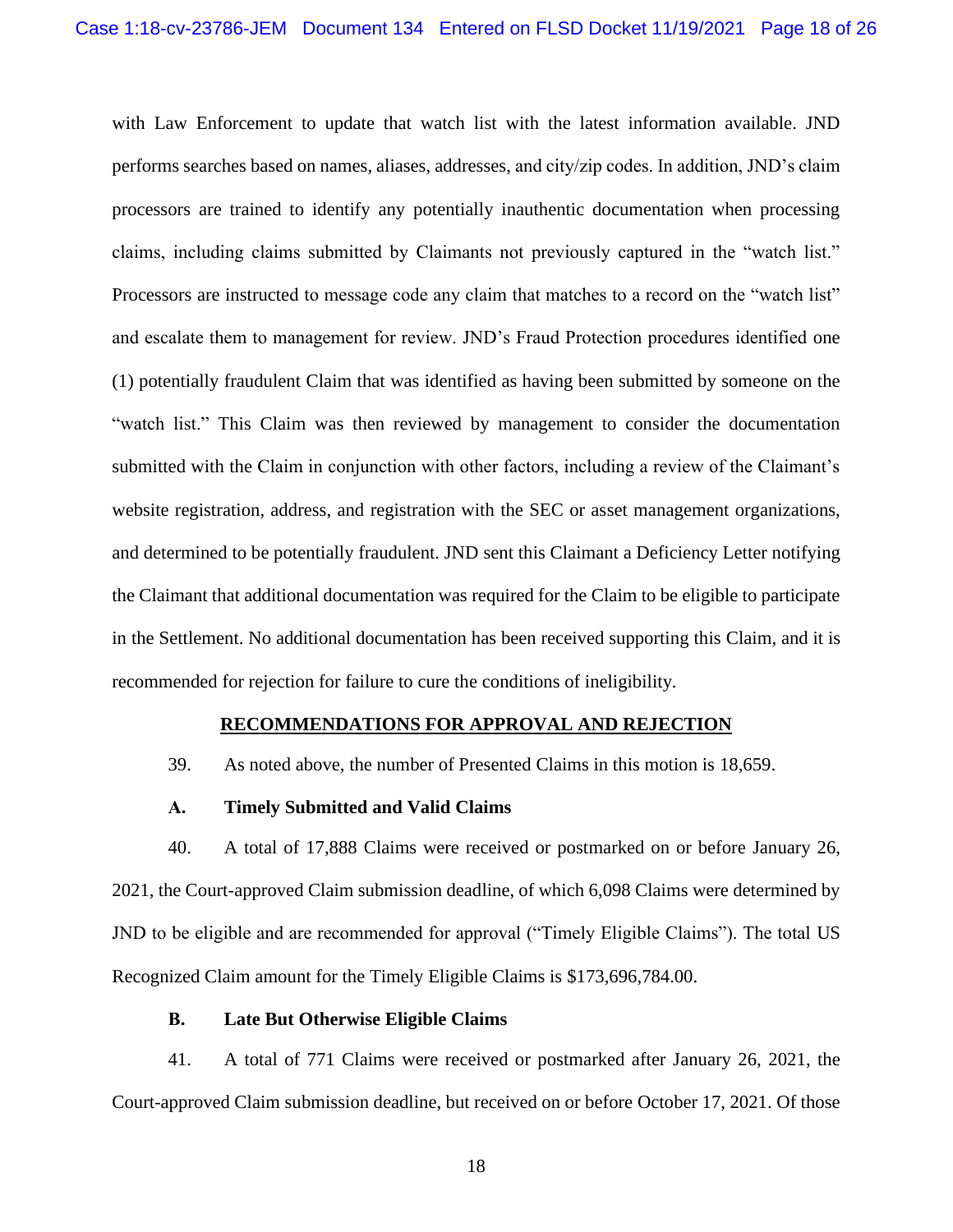771 late Claims, 235 were determined by JND to be otherwise eligible and are recommended for approval ("Late But Otherwise Eligible Claims"). The total US Recognized Claim amount for the Late But Otherwise Eligible Claims is \$4,663,314.81.

# **C. Rejected Claims**

42. After the responses to Deficiency Letters and Deficiency Emails were processed, a total of 12,326 Claims (including the Disputed Claims discussed above) remain recommended for rejection by the Court ("Rejected Claims") for the following reasons:

- (a) 8,256 Claims Did Not Result in a US Recognized Claim;
- (b) 1,219 Claims Did Not Fit Definition of the Settlement Class;
- (c) 2,758 Deficient Claims Never Cured;
- (d) 66 Duplicate Claims; and
- (e) 27 Claims Withdrawn.

# **D. Lists of All Presented Claims**

- 43. Attached hereto as Exhibits D through G are listings of all the Presented Claims:
	- (a) Exhibit D lists the two (2) Disputed Claims recommended for rejection for failure to calculate to a US Recognized Claim under the Court-approved Plan of Allocation;
	- (b) Exhibit E lists the Timely Eligible Claims and shows each Claimant's US Recognized Claim;
	- (c) Exhibit F lists the Late But Otherwise Eligible Claims and shows each Claimant's US Recognized Claim; and
	- (d) Exhibit G lists the Rejected Claims and the reasons for rejection.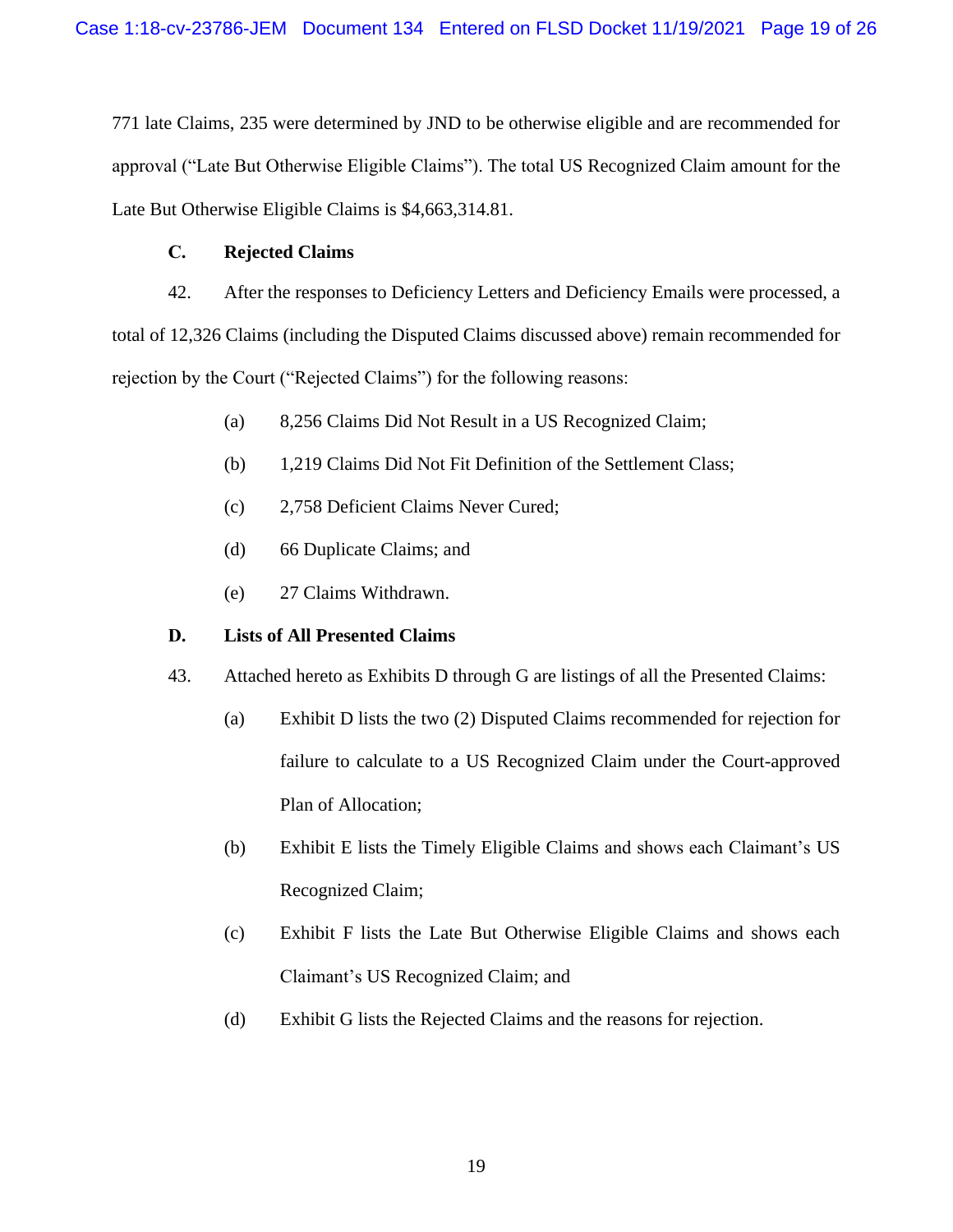#### **FEES AND DISBURSEMENTS**

44. JND agreed to be the Claims Administrator in exchange for payment of its fees and out-of-pocket expenses. Lead Counsel received reports on and invoices for the work JND performed with respect to the provision of notice and administration of the Settlement. Attached hereto as Exhibit H are copies of JND's invoices for its work performed on behalf of the Settlement Class as well as an estimate for the work that will be performed and the costs that will be incurred in connection with the initial distribution of the US Net Settlement Fund. Should the estimate of fees and expenses to conduct an initial distribution of the US Net Settlement Fund exceed the actual cost, the excess will be returned to the US Net Settlement Fund and will be available for subsequent distribution to Authorized Claimants. As set forth in these invoices, JND's total fees and expenses for this matter through July 31, 2021, are \$950,438.22. The brokerage firms and nominees charged JND another \$151,675.37 for their work. JND anticipates that its fees and expenses for the work performed in conjunction with the initial distribution of the US Net Settlement Fund will be \$54,778.38. To date JND has been reimbursed in the amount of \$555,435.04. Accordingly, there is an outstanding balance of \$601,456.93 payable to JND, which includes the estimate for completing the initial distribution of the US Net Settlement Fund.

## **DISTRIBUTION PLAN FOR THE US NET SETTLEMENT FUND**

45. Should the Court concur with JND's determinations concerning the provisionally accepted and rejected Claims, including the Late But Otherwise Eligible Claims, JND recommends the following distribution plan (the "Distribution Plan"):

> (a) JND will conduct an initial distribution (the "Initial Distribution") of the US Net Settlement Fund, after deducting all payments approved by the Court, and after payment of any estimated taxes, the costs of preparing appropriate tax returns, and any escrow fees, while maintaining a 5% reserve to address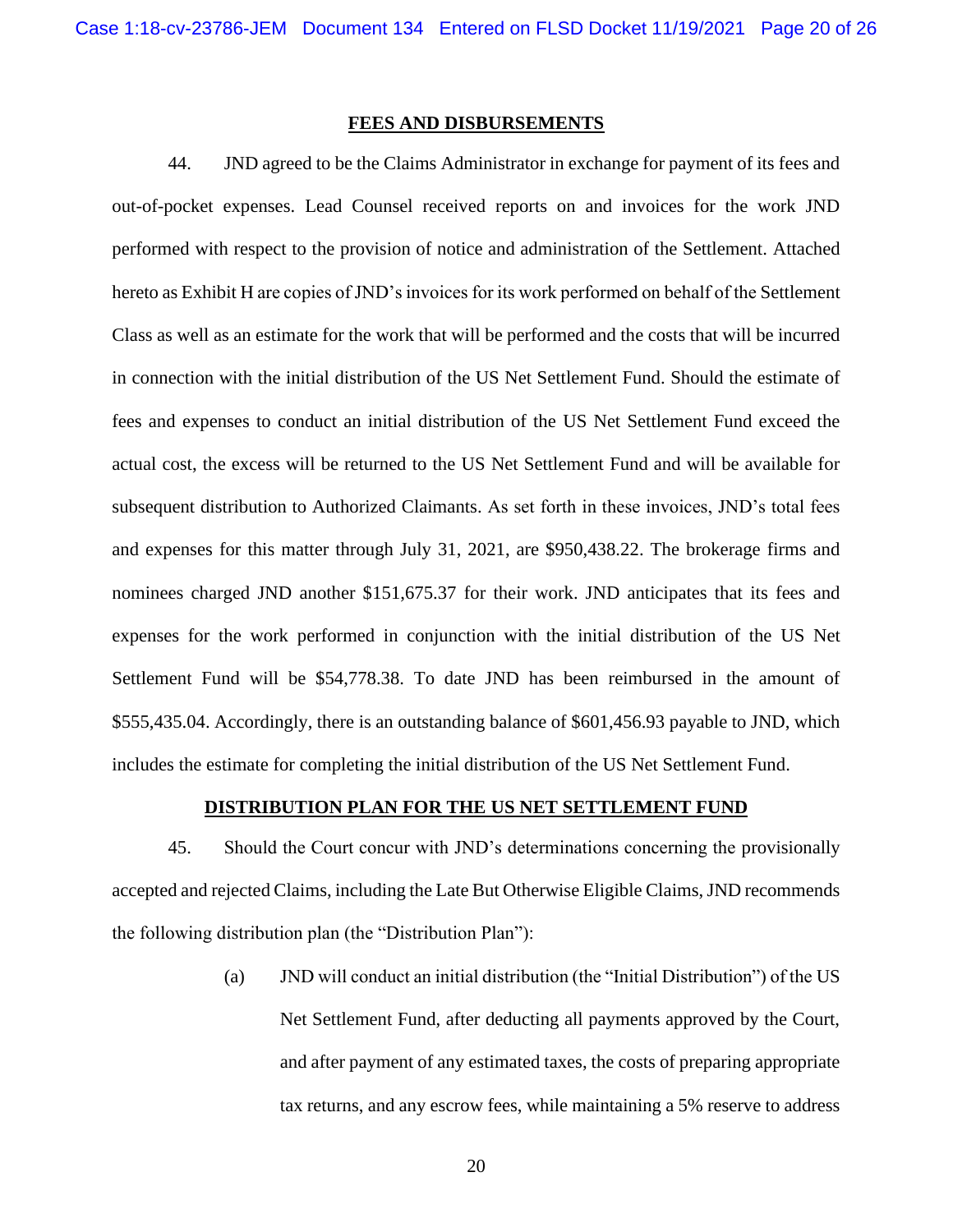any tax liability and claims administration-related contingencies that may arise, as follows:

- (1) JND will calculate award amounts for all Authorized Claimants as if the entire US Net Settlement Fund were to be distributed now. In accordance with the Court-approved Plan of Allocation, JND will calculate each Authorized Claimant's *pro rata* share of the US Net Settlement Fund based on the amount of the Authorized Claimant's US Recognized Claim in comparison to the total US Recognized Claims of all Authorized Claimants. Notice App. A ¶ 12.
- (2) JND will, pursuant to the terms of the Plan of Allocation, eliminate from the Initial Distribution any Authorized Claimant whose *pro rata* share calculates to less than \$10.00. *Id*. ¶ 13. These Claimants will not receive any payment from the US Net Settlement Fund and will be so notified by JND.
- (3) After eliminating Claimants who would have received less than \$10.00, JND will recalculate the *pro rata* share of the US Net Settlement Fund for Authorized Claimants who would have received \$10.00 or more. A "Distribution Amount" will be calculated for each of these Authorized Claimants, which shall be the Authorized Claimant's US Recognized Claim divided by the total US Recognized Claims of all Authorized Claimants who would have received \$10.00 or more, multiplied by the total amount in the US Net Settlement Fund. *Id*. ¶ 12.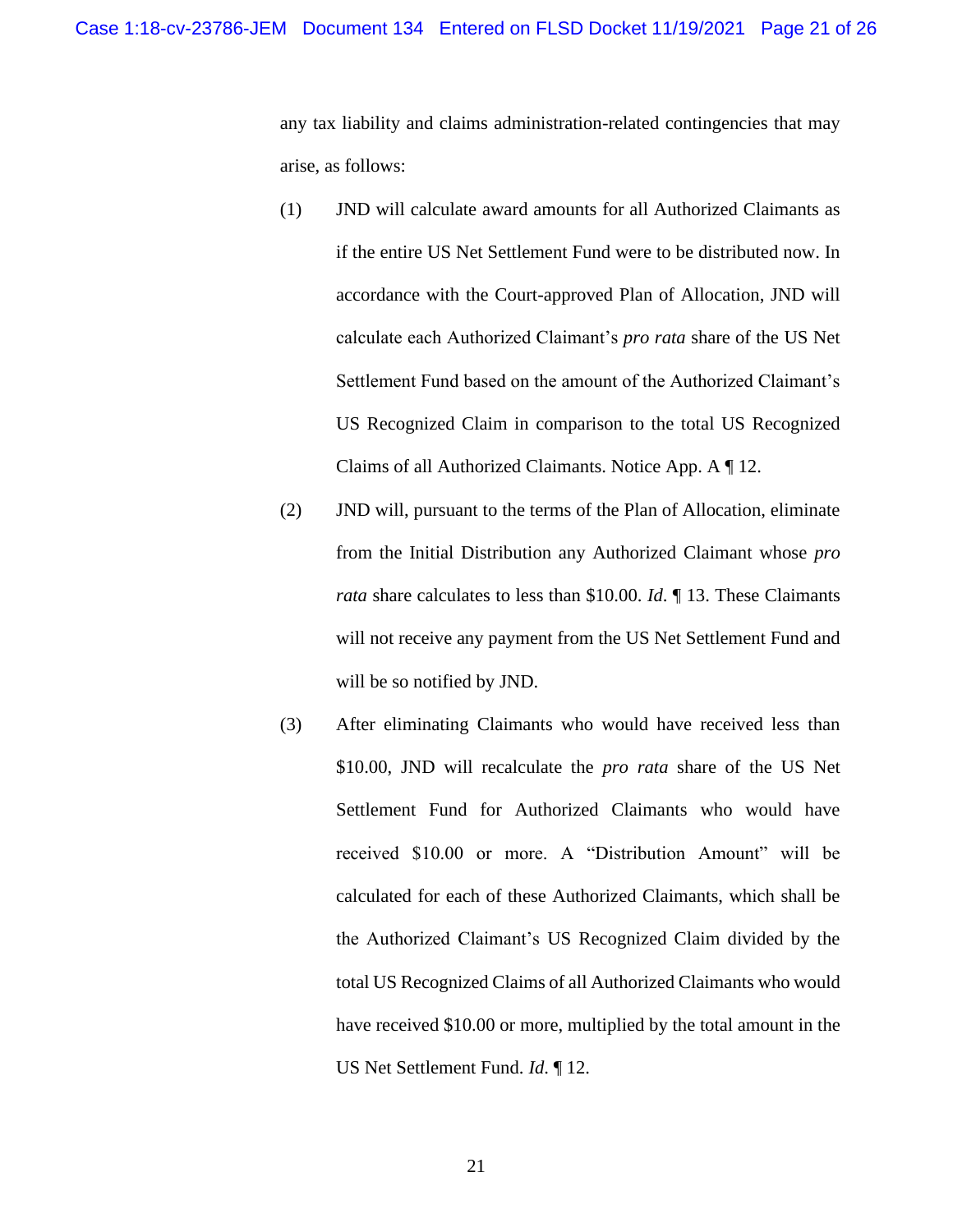- (4) Authorized Claimants whose Distribution Amount calculates to less than \$200.00 will be paid their full Distribution Amount in the Initial Distribution ("Claims Paid in Full"). These Authorized Claimants will receive no additional funds in subsequent distributions.
- (5) After deducting the payments to the Claims Paid in Full, 95% of the remaining balance of the US Net Settlement Fund will be distributed *pro rata* to Authorized Claimants whose Distribution Amount calculates to \$200.00 or more. The remaining 5% of the US Net Settlement Fund will be held in reserve (the "Reserve") to address any tax liability and claims administration-related contingencies that may arise following the Initial Distribution. To the extent the Reserve is not depleted, the remainder will be distributed in the "Second Distribution" described in subparagraph (d) below.
- (b) In order to encourage Authorized Claimants to deposit their payments promptly, all distribution checks will bear a notation: "CASH PROMPTLY. VOID AND SUBJECT TO REDISTRIBUTION IF NOT CASHED BY [DATE 90 DAYS AFTER ISSUE DATE]." For Authorized Claimants whose checks are returned as undeliverable, JND will endeavor to locate new addresses through reasonable methods. Where a new address is located, JND will update the Settlement Database accordingly and reissue a distribution check to the Authorized Claimant at the new address. In the event a distribution check is lost or damaged or otherwise requires reissuance, JND will issue replacements. Distribution reissues will be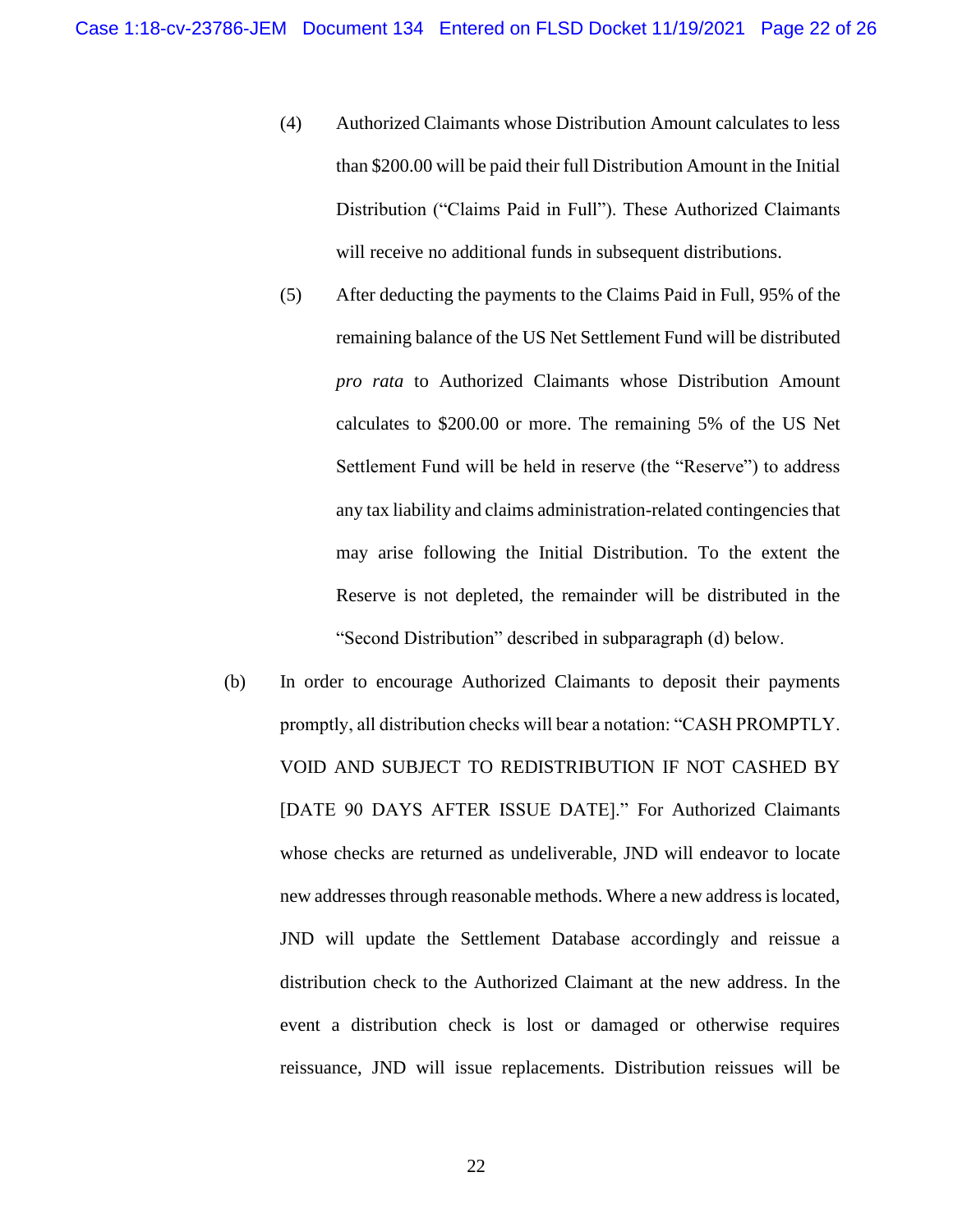undertaken only upon written instructions from the Authorized Claimant, provided that the Authorized Claimant returns the previous check where appropriate. For all checks, JND will void the initial payment prior to reissuing a payment. In order not to delay further distributions to Authorized Claimants who have timely cashed their checks, JND's outreach program, described in the preceding sentences, shall end 30 days after the initial void date. Authorized Claimants will be informed that, if they do not cash their Initial Distribution checks within 90 days of the mail date, or they do not cash check reissues within 30 days of the mailing of such reissued check, their check will lapse, their entitlement to recovery will be irrevocably forfeited, and the funds will be reallocated to other Authorized Claimants. Reissue requests for lost or damaged checks will be granted after the void date on the checks as long as the request for the reissue is received no later than 45 days prior to the next planned distribution. Requests for reissued checks in connection with any subsequent distributions (should such distributions occur) will be handled in the same manner.

(c) Authorized Claimants who do not cash their Initial Distribution checks within the time allotted or on the conditions set forth above will irrevocably forfeit all recovery from the Settlement. The funds allocated to all such stale-dated checks will be available to be redistributed to other Authorized Claimants in the second distribution. Similarly, Authorized Claimants who do not cash their second or subsequent distribution checks, should such distributions occur, within the time allotted or on the conditions set forth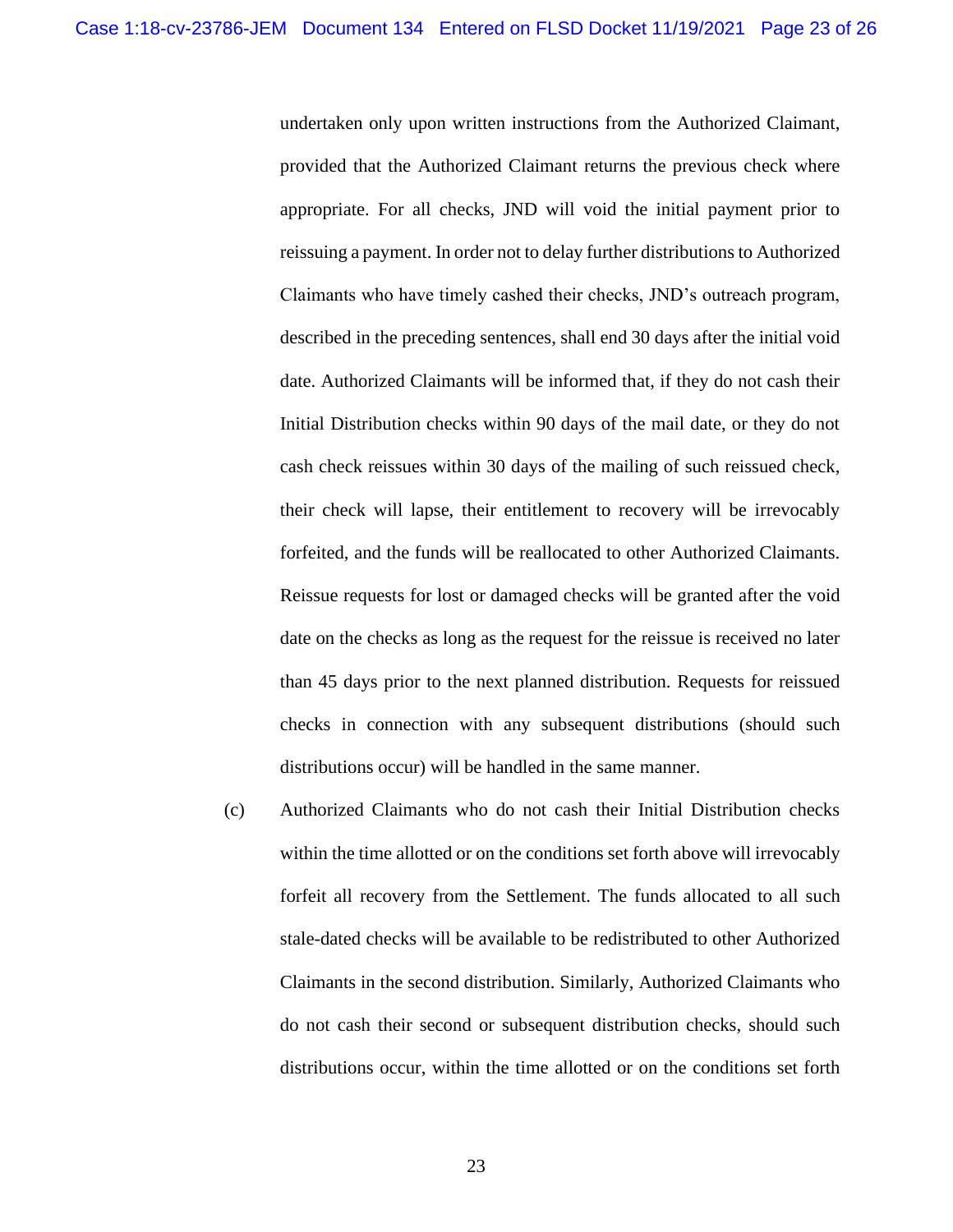above will irrevocably forfeit any further recovery from the US Net Settlement Fund.

(d) Consistent with the Court-approved Plan of Allocation, after JND has made reasonable and diligent efforts to have Authorized Claimants cash their Initial Distribution checks, which efforts shall consist of the follow-up efforts described above, but not earlier than seven (7) months after the Initial Distribution, JND will, after consulting with Lead Counsel, conduct a second distribution of the US Net Settlement Fund (the "Second Distribution"). Notice App. A ¶ 14. Any amounts remaining in the US Net Settlement Fund after the Initial Distribution, including from the Reserve and the funds allocated for all void stale-dated checks, after deducting JND's unpaid fees and expenses incurred in connection with administering the Settlement, including JND's estimated costs of the Second Distribution, and after deducting the payment of any estimated taxes, the costs of preparing appropriate tax returns, any escrow fees, and appropriate reserves, will be distributed to all Authorized Claimants in the Initial Distribution (other than Claims Paid in Full) who cashed their first distribution check and who would receive at least \$10.00 from such distribution based on their *pro rata* share of the remaining funds. *Id*. Additional distributions, after deduction of costs and expenses as described above and subject to the same conditions, may occur thereafter in six (6)-month intervals until Lead Counsel, in consultation with JND, determines that further distribution is not cost-effective. *Id*.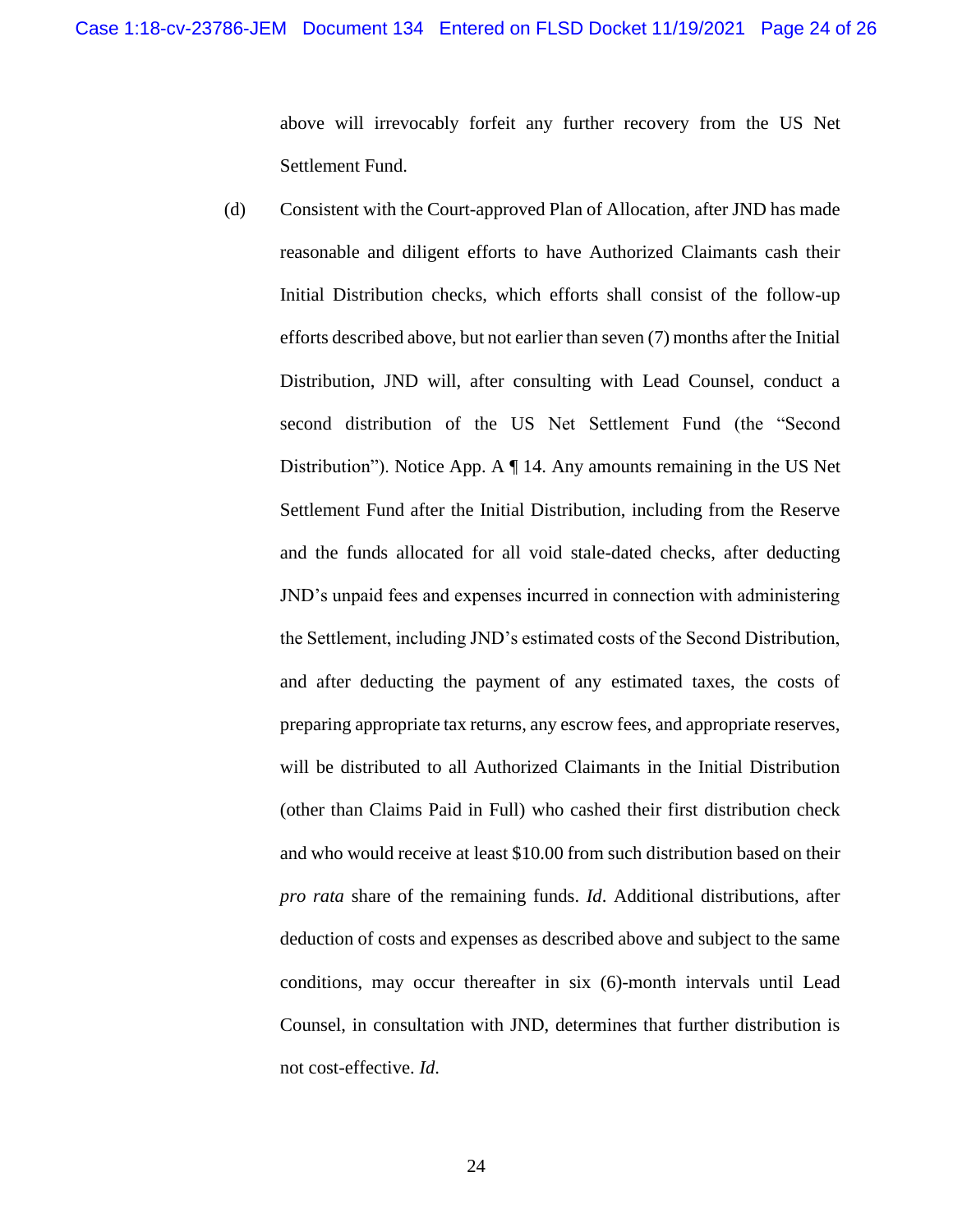- (e) At such time as Lead Counsel, in consultation with JND, determines that further distribution of the funds remaining in the US Net Settlement Fund is not cost-effective, if sufficient funds remain to warrant the processing of Claims received after October 17, 2021, those Claims will be processed, and any otherwise valid Claims received after October 17, 2021, as well as any earlier-received Claims for which an adjustment was received after October 17, 2021, that resulted in an increased US Recognized Claim, will be paid in accordance with subparagraph (f) below. If any funds remain in the US Net Settlement Fund after payment of these late or late-adjusted Claims, the remaining balance of the US Net Settlement Fund, after payment of any unpaid fees or expenses incurred in connection with administering the US Net Settlement Fund and after the payment of any estimated taxes, the costs of preparing appropriate tax returns, and any escrow fees, will be contributed to the National Consumer Law Center ("NCLC"), a non-sectarian, not-for-profit 501(c)(3) organization. *See id*.
- (f) No new Claims may be accepted after October 17, 2021, and no further adjustments to Claims received on or before October 17, 2021, that would result in an increased US Recognized Claim may be made for any reason after October 17, 2021, subject to the following exception. If Claims are received or modified after October 17, 2021, that would have been eligible for payment or additional payment under the Plan of Allocation if timely received, then, at the time that Lead Counsel, in consultation with JND, determines that an additional distribution is not cost-effective as provided